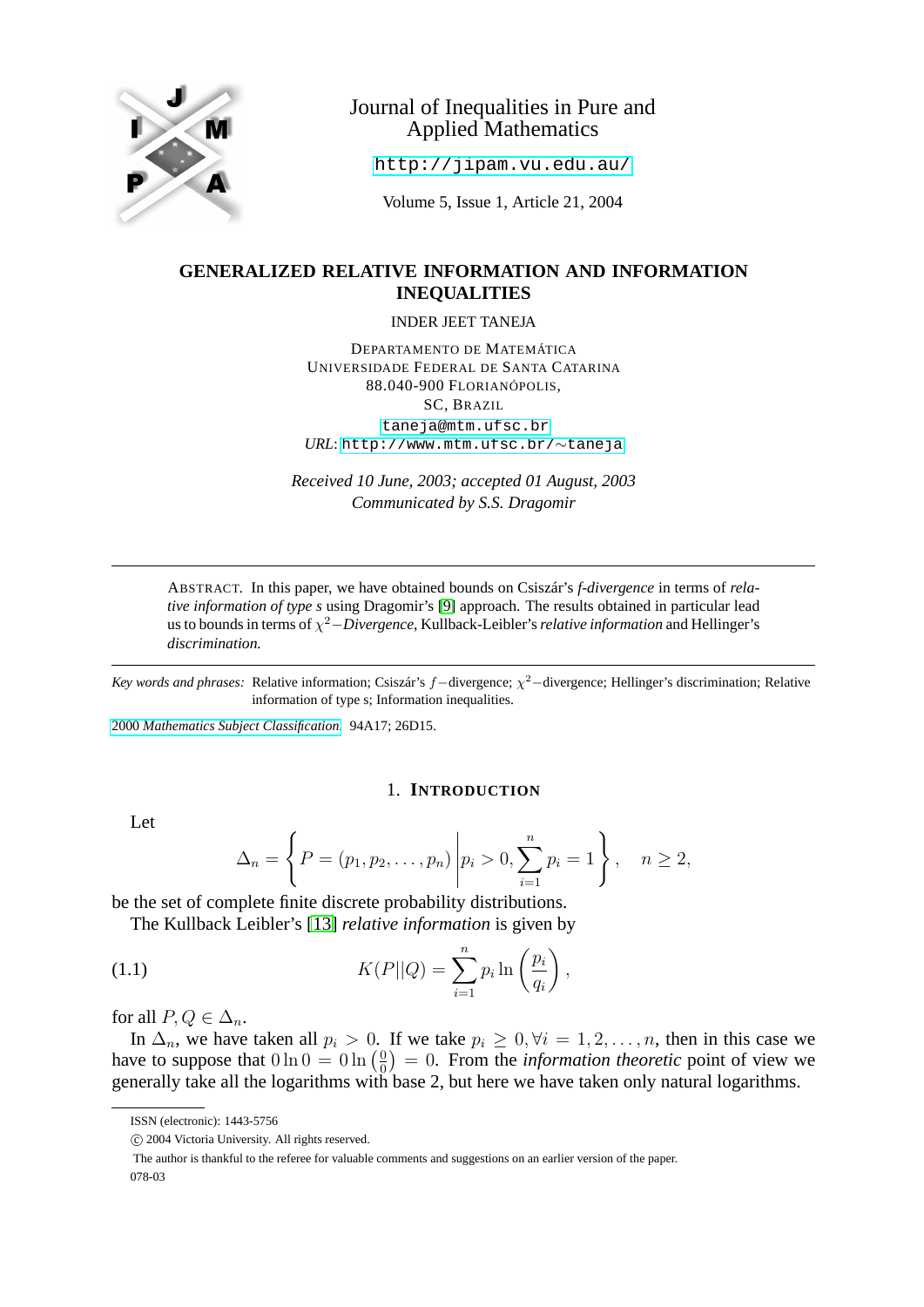We observe that the measure  $(1.1)$  is not symmetric in P and Q. Its symmetric version, famous as *J-divergence* (Jeffreys [\[12\]](#page-18-2); Kullback and Leiber [\[13\]](#page-18-1)), is given by

(1.2) 
$$
J(P||Q) = K(P||Q) + K(Q||P) = \sum_{i=1}^{n} (p_i - q_i) \ln \left(\frac{p_i}{q_i}\right).
$$

Let us consider the one parametric generalization of the measure [\(1.1\)](#page-0-0), called *relative information of type* s given by

(1.3) 
$$
K_s(P||Q) = [s(s-1)]^{-1} \left[ \sum_{i=1}^n p_i^s q_i^{1-s} - 1 \right], \quad s \neq 0, 1.
$$

In this case we have the following limiting cases

<span id="page-1-0"></span>
$$
\lim_{s \to 1} K_s(P||Q) = K(P||Q),
$$

and

$$
\lim_{s \to 0} K_s(P||Q) = K(Q||P).
$$

The expression [\(1.3\)](#page-1-0) has been studied by Vajda [\[22\]](#page-18-3). Previous to it many authors studied its characterizations and applications (ref. Taneja [\[20\]](#page-18-4) and on line book Taneja [\[21\]](#page-18-5)).

We have some interesting particular cases of the measure  $(1.3)$ .

(i) When  $s = \frac{1}{2}$  $\frac{1}{2}$ , we have

$$
K_{1/2}(P||Q) = 4[1 - B(P||Q)] = 4h(P||Q)
$$

where

(1.4) 
$$
B(P||Q) = \sum_{i=1}^{n} \sqrt{p_i q_i},
$$

is the famous as Bhattacharya's [\[1\]](#page-17-0) *distance*, and

(1.5) 
$$
h(P||Q) = \frac{1}{2} \sum_{i=1}^{n} (\sqrt{p_i} - \sqrt{q_i})^2,
$$

is famous as Hellinger's [\[11\]](#page-18-6) *discrimination*.

(ii) When  $s = 2$ , we have

<span id="page-1-3"></span>
$$
K_2(P||Q) = \frac{1}{2}\chi^2(P||Q),
$$

<span id="page-1-1"></span>where

(1.6) 
$$
\chi^2(P||Q) = \sum_{i=1}^n \frac{(p_i - q_i)^2}{q_i} = \sum_{i=1}^n \frac{p_i^2}{q_i} - 1,
$$

is the  $\chi^2$ *-divergence* (Pearson [\[16\]](#page-18-7)).

(iii) When  $s = -1$ , we have

$$
K_{-1}(P||Q) = \frac{1}{2}\chi^2(Q||P),
$$

<span id="page-1-2"></span>where

(1.7) 
$$
\chi^2(Q||P) = \sum_{i=1}^n \frac{(p_i - q_i)^2}{p_i} = \sum_{i=1}^n \frac{q_i^2}{p_i} - 1.
$$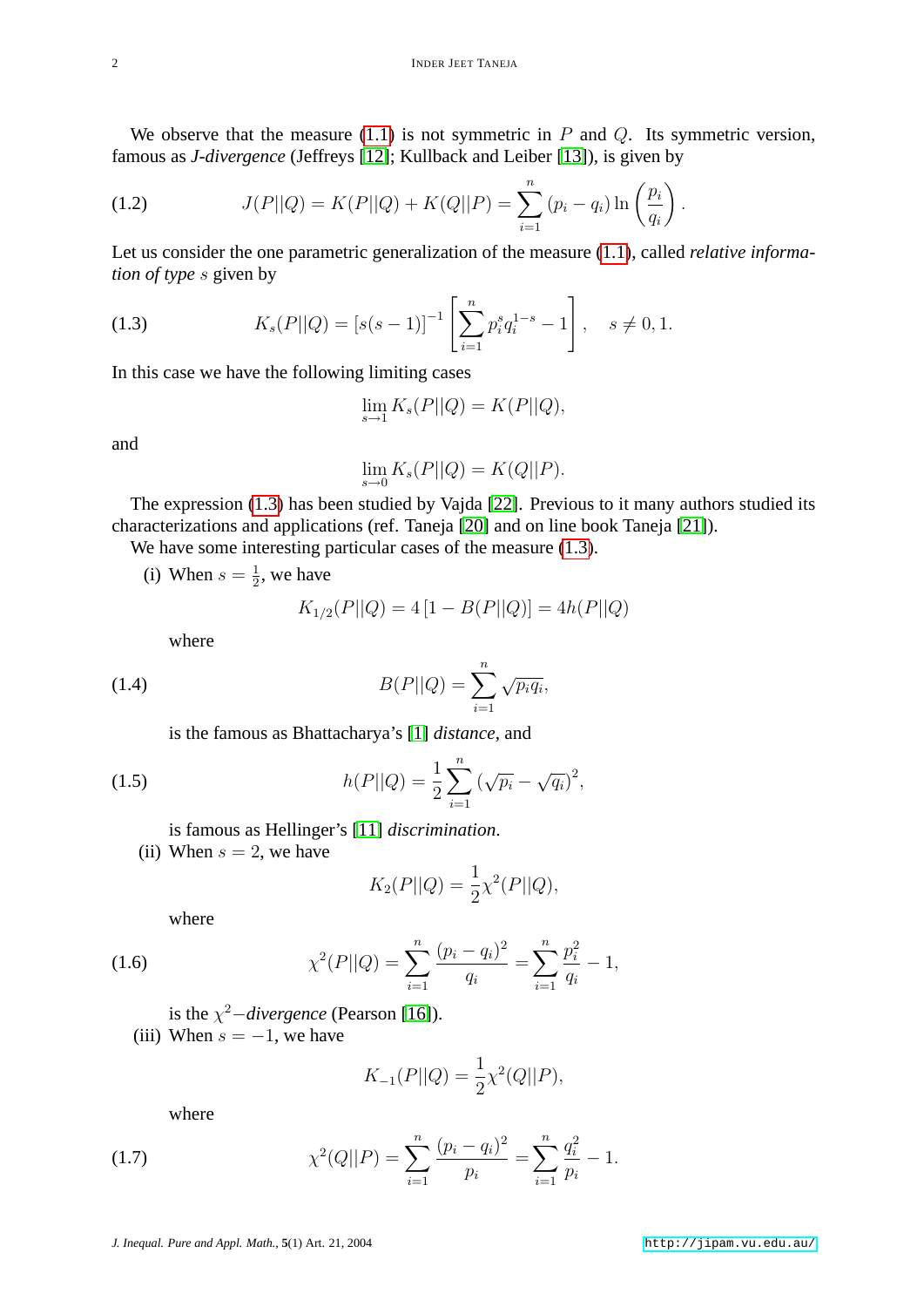<span id="page-2-0"></span>For simplicity, let us write the measures [\(1.3\)](#page-1-0) in the unified way:

(1.8) 
$$
\Phi_s(P||Q) = \begin{cases} K_s(P||Q), & s \neq 0, 1, \\ K(Q||P), & s = 0, \\ K(P||Q), & s = 1. \end{cases}
$$

Summarizing, we have the following particular cases of the measures [\(1.8\)](#page-2-0):

(i) 
$$
\Phi_{-1}(P||Q) = \frac{1}{2}\chi^2(Q||P)
$$
.  
\n(ii)  $\Phi_0(P||Q) = K(Q||P)$ .  
\n(iii)  $\Phi_{1/2}(P||Q) = 4[1 - B(P||Q)] = 4h(P||Q)$ .  
\n(iv)  $\Phi_1(P||Q) = K(P||Q)$ .  
\n(v)  $\Phi_2(P||Q) = \frac{1}{2}\chi^2(P||Q)$ .

#### <span id="page-2-3"></span>2. **CSISZÁR'S** f−**DIVERGENCE AND INFORMATION BOUNDS**

Given a convex function  $f : [0, \infty) \to \mathbb{R}$ , the f – divergence measure introduced by Csiszár [\[4\]](#page-18-8) is given by

(2.1) 
$$
C_f(p,q) = \sum_{i=1}^n q_i f\left(\frac{p_i}{q_i}\right),
$$

where  $p, q \in \mathbb{R}^n_+$ .

The following two theorems can be seen in Csiszár and Körner [\[5\]](#page-18-9).

<span id="page-2-1"></span>**Theorem 2.1.** *(Joint convexity). If*  $f : [0, \infty) \to \mathbb{R}$  *be convex, then*  $C_f(p, q)$  *is jointly convex in* p and q, where  $p, q \in \mathbb{R}_+^n$ .

<span id="page-2-2"></span>**Theorem 2.2.** *(Jensen's inequality). Let*  $f : [0, \infty) \to \mathbb{R}$  *be a convex function. Then for any*  $p, q \in \mathbb{R}^n_+$ , with  $P_n = \sum_{i=1}^n p_i > 0$ ,  $Q_n = \sum_{i=1}^n p_i > 0$ , we have the inequality

$$
C_f(p,q) \ge Q_n f\left(\frac{P_n}{Q_n}\right).
$$

*The equality sign holds for strictly convex functions iff*

$$
\frac{p_1}{q_i} = \frac{p_2}{q_2} = \cdots = \frac{p_n}{q_n}.
$$

In particular, for all  $P, Q \in \Delta_n$ , we have

$$
C_f(P||Q) \ge f(1),
$$

with equality iff  $P = Q$ .

In view of Theorems [2.1](#page-2-1) and [2.2,](#page-2-2) we have the following result.

**Result 1.** For all  $P, Q \in \Delta_n$ , we have

- (i)  $\Phi_s(P||Q) \ge 0$  for any  $s \in \mathbb{R}$ , with equality iff  $P = Q$ .
- <span id="page-2-4"></span>(ii)  $\Phi_s(P||Q)$  is convex function of the pair of distributions  $(P,Q) \in \Delta_n \times \Delta_n$  and for any  $s \in \mathbb{R}$ .

*Proof.* Take

(2.2) 
$$
\phi_s(u) = \begin{cases} [s(s-1)]^{-1} [u^s - 1 - s(u-1)], & s \neq 0, 1; \\ u - 1 - \ln u, & s = 0; \\ 1 - u + u \ln u, & s = 1 \end{cases}
$$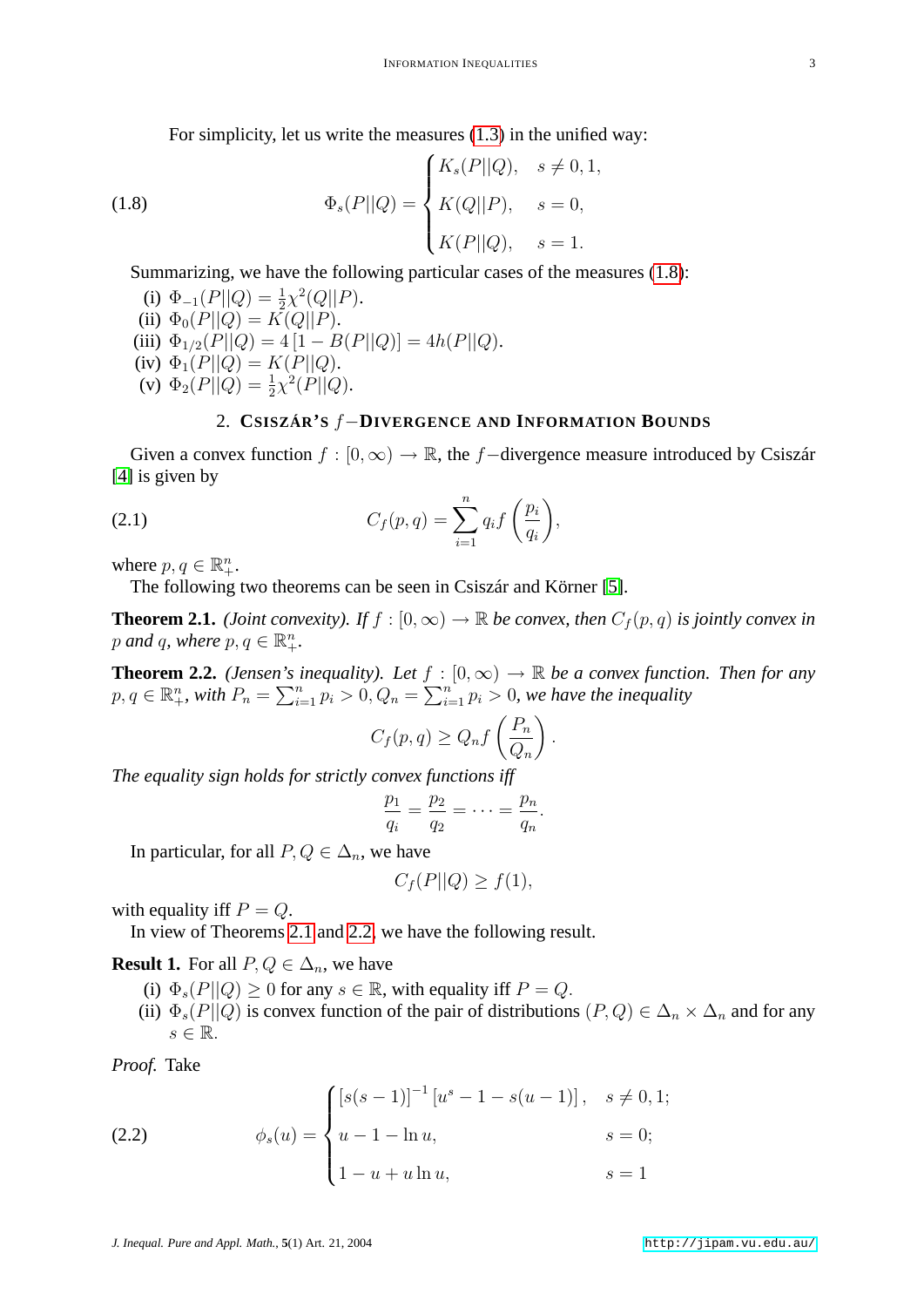for all  $u > 0$  in [\(2.1\)](#page-2-3), we have

$$
C_f(P||Q) = \Phi_s(P||Q) = \begin{cases} K_s(P||Q), & s \neq 0,1; \\ K(Q||P), & s = 0; \\ K(P||Q), & s = 1. \end{cases}
$$

<span id="page-3-2"></span>Moreover,

(2.3) 
$$
\phi_s'(u) = \begin{cases} (s-1)^{-1} (u^{s-1} - 1), & s \neq 0, 1; \\ 1 - u^{-1}, & s = 0; \\ \ln u, & s = 1 \end{cases}
$$

<span id="page-3-3"></span>and

(2.4) 
$$
\phi_s''(u) = \begin{cases} u^{s-2}, & s \neq 0, 1; \\ u^{-2}, & s = 0; \\ u^{-1}, & s = 1. \end{cases}
$$

Thus we have  $\phi''_s(u) > 0$  for all  $u > 0$ , and hence,  $\phi_s(u)$  is strictly convex for all  $u > 0$ . Also, we have  $\phi_s(1) = 0$ . In view of Theorems [2.1](#page-2-1) and [2.2](#page-2-2) we have the proof of parts (i) and (ii) respectively.  $\Box$ 

For some studies on the measure [\(2.2\)](#page-2-4) refer to Liese and Vajda [\[15\]](#page-18-10), Österreicher [\[17\]](#page-18-11) and Cerone et al. [\[3\]](#page-18-12).

The following theorem summarizes some of the results studies by Dragomir [\[7\]](#page-18-13), [\[8\]](#page-18-14). For simplicity we have taken  $f(1) = 0$  and  $P, Q \in \Delta_n$ .

<span id="page-3-0"></span>**Theorem 2.3.** Let  $f : \mathbb{R}_+ \to \mathbb{R}$  be differentiable convex and normalized i.e.,  $f(1) = 0$ . If  $P, Q \in \Delta_n$  *are such that* 

$$
0 < r \le \frac{p_i}{q_i} \le R < \infty, \quad \forall i \in \{1, 2, \dots, n\},
$$

*for some* r *and* R *with*  $0 < r \leq 1 \leq R < \infty$ *, then we have the following inequalities:* 

<span id="page-3-4"></span>(2.5) 
$$
0 \leq C_f(P||Q) \leq \frac{1}{4} (R-r) (f'(R) - f'(r)),
$$

$$
(2.6) \t\t\t 0 \le C_f(P||Q) \le \beta_f(r, R),
$$

*and*

$$
(2.7) \t\t 0 \leq \beta_f(r, R) - C_f(P||Q)
$$

$$
\leq \frac{f'(R) - f'(r)}{R - r} [(R - 1)(1 - r) - \chi^2(P||Q)]
$$
  

$$
\leq \frac{1}{4} (R - r) (f'(R) - f'(r)),
$$

<span id="page-3-1"></span>*where*

(2.8) 
$$
\beta_f(r,R) = \frac{(R-1)f(r) + (1-r)f(R)}{R-r},
$$

and  $\chi^2(P||Q)$  and  $C_f(P||Q)$  are as given by [\(1.6\)](#page-1-1) and [\(2.1\)](#page-2-3) respectively.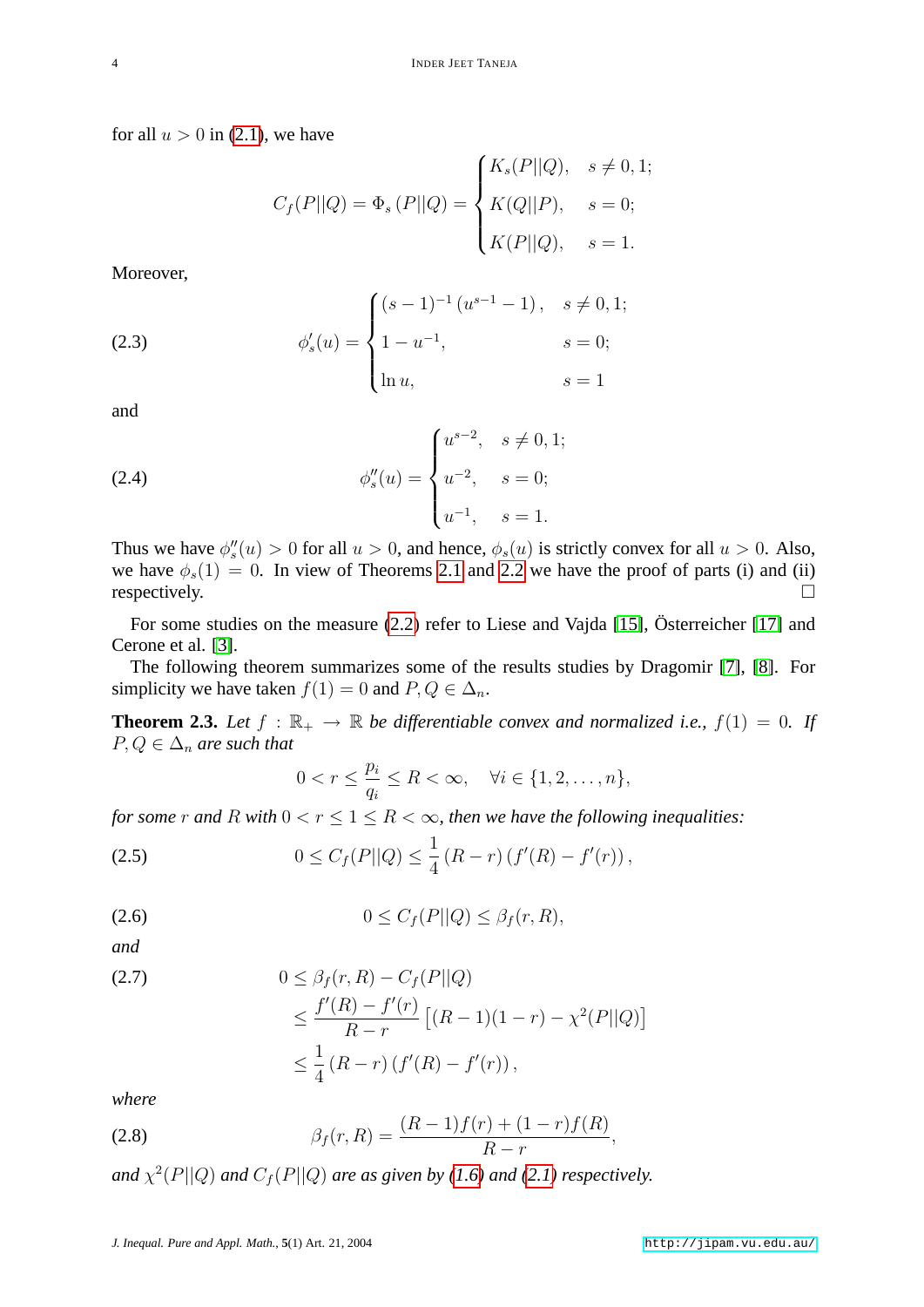In view of above theorem, we have the following result.

<span id="page-4-0"></span>**Result 2.** Let  $P, Q \in \Delta_n$  and  $s \in \mathbb{R}$ . If there exists r, R such that

<span id="page-4-1"></span>
$$
0 < r \le \frac{p_i}{q_i} \le R < \infty, \quad \forall i \in \{1, 2, \dots, n\},
$$

with  $0 < r \leq 1 \leq R < \infty$ , then we have

<span id="page-4-2"></span>
$$
(2.9) \t\t 0 \leq \Phi_s(P||Q) \leq \mu_s(r,R),
$$

$$
(2.10) \t\t 0 \le \Phi_s(P||Q) \le \phi_s(r,R),
$$

and

<span id="page-4-3"></span>(2.11) 
$$
0 \leq \phi_s(r, R) - \Phi_s(P||Q) \leq k_s(r, R) [(R - 1)(1 - r) - \chi^2(P||Q)] \leq \mu_s(r, R),
$$

where

(2.12) 
$$
\mu_s(r,R) = \begin{cases} \frac{1}{4} \frac{(R-r)(R^{s-1}-r^{s-1})}{(s-1)}, & s \neq 1; \\ \frac{1}{4}(R-r)\ln\left(\frac{R}{r}\right), & s = 1 \end{cases}
$$

<span id="page-4-4"></span>(2.13) 
$$
\phi_s(r,R) = \frac{(R-1)\phi_s(r) + (1-r)\phi_s(R)}{R-r}
$$

$$
= \begin{cases} \frac{(R-1)(r^s-1) + (1-r)(R^s-1)}{(R-r)s(s-1)}, & s \neq 0, 1; \\ \frac{(R-1)\ln\frac{1}{r} + (1-r)\ln\frac{1}{R}}{(R-r)}, & s = 0; \\ \frac{(R-1)r\ln r + (1-r)R\ln R}{(R-r)}, & s = 1, \end{cases}
$$

and

(2.14) 
$$
k_s(r,R) = \frac{\phi_s'(R) - \phi_s'(r)}{R - r} = \begin{cases} \frac{R^{s-1} - r^{s-1}}{(R - r)(s-1)}, & s \neq 1; \\ \frac{\ln R - \ln r}{R - r}, & s = 1. \end{cases}
$$

*Proof.* The above result follows immediately from Theorem [2.3,](#page-3-0) by taking  $f(u) = \phi_s(u)$ , where  $\phi_s(u)$  is as given by [\(2.2\)](#page-2-4), then in this case we have  $C_f(P||Q) = \Phi_s(P||Q)$ .

Moreover,

$$
\mu_s(r, R) = \frac{1}{4}(R - r)^2 k_s(r, R),
$$

where

$$
k_s(r,R) = \begin{cases} [L_{s-2}(r,R)]^{s-2}, & s \neq 1; \\ [L_{-1}(r,R)]^{-1} & s = 1, \end{cases}
$$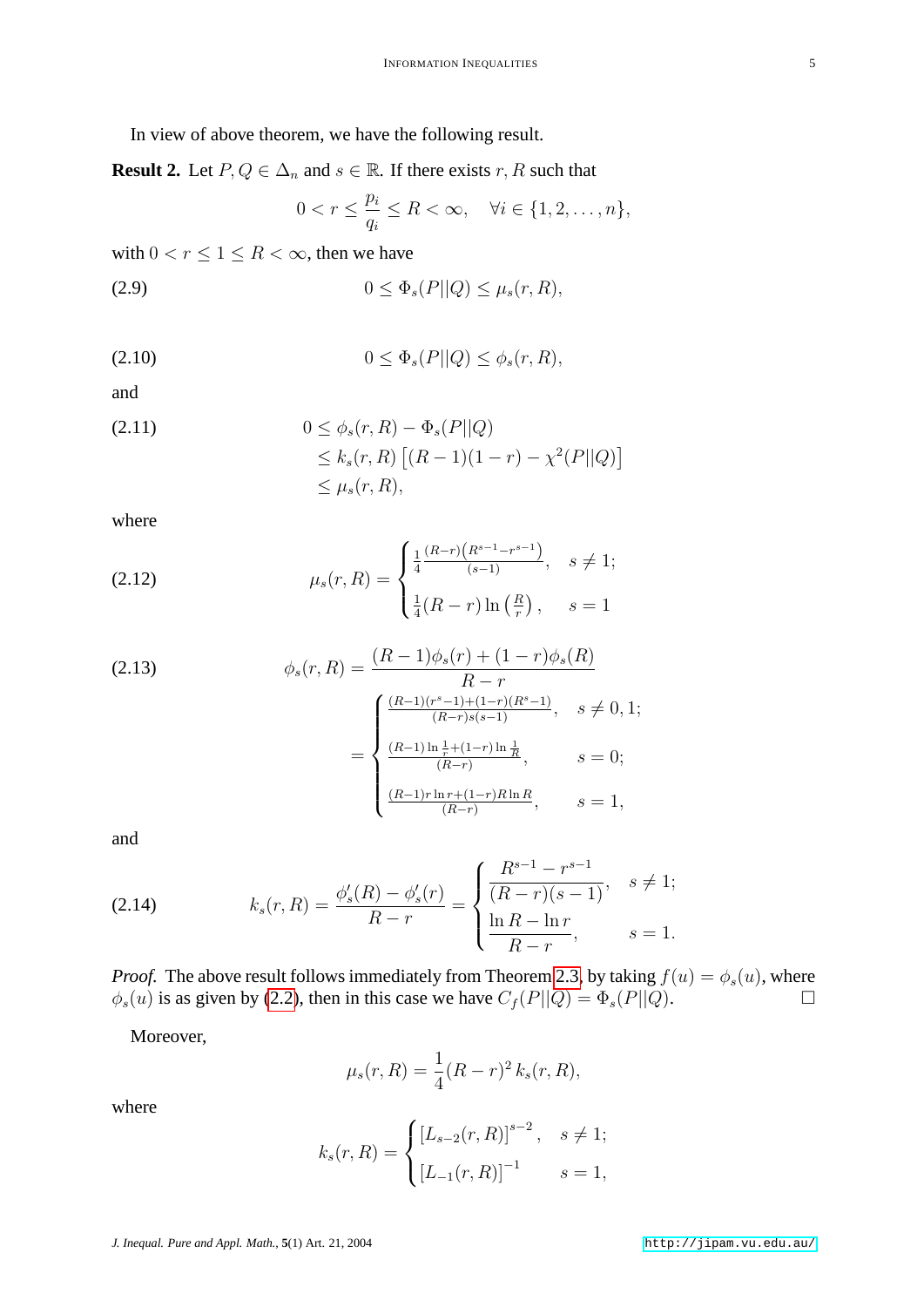and  $L_p(a, b)$  is the famous (ref. Bullen, Mitrinović and Vasić [\[2\]](#page-17-1)) *p-logarithmic mean* given by

$$
L_p(a,b) = \begin{cases} \left[\frac{b^{p+1} - a^{p+1}}{(p+1)(b-a)}\right]^{\frac{1}{p}}, & p \neq -1, 0; \\ \frac{b-a}{\ln b - \ln a}, & p = -1; \\ \frac{1}{e} \left[\frac{b^b}{a^a}\right]^{\frac{1}{b-a}}, & p = 0, \end{cases}
$$

for all  $p \in \mathbb{R}$ ,  $a, b \in \mathbb{R}_+$ ,  $a \neq b$ .

We have the following corollaries as particular cases of Result [2.](#page-4-0)

**Corollary 2.4.** *Under the conditions of Result [2,](#page-4-0) we have*

<span id="page-5-0"></span>(2.15) 
$$
0 \le \chi^2(Q||P) \le \frac{1}{4}(R+r)\left(\frac{R-r}{rR}\right)^2,
$$

<span id="page-5-1"></span>(2.16) 
$$
0 \le K(Q||P) \le \frac{(R-r)^2}{4Rr},
$$

<span id="page-5-2"></span>
$$
(2.17) \t 0 \le K(P||Q) \le \frac{1}{4}(R-r)\ln\left(\frac{R}{r}\right),
$$

<span id="page-5-3"></span>
$$
(2.18) \t 0 \le h(P||Q) \le \frac{(R-r)\left(\sqrt{R} - \sqrt{r}\right)}{8\sqrt{Rr}}
$$

<span id="page-5-4"></span>*and*

(2.19) 
$$
0 \leq \chi^2(P||Q) \leq \frac{1}{2}(R-r)^2.
$$

*Proof.* [\(2.15\)](#page-5-0) follows by taking  $s = -1$ , [\(2.16\)](#page-5-1) follows by taking  $s = 0$ , [\(2.17\)](#page-5-2) follows by taking  $s = 1$ , [\(2.18\)](#page-5-3) follows by taking  $s = \frac{1}{2}$  $\frac{1}{2}$  and [\(2.19\)](#page-5-4) follows by taking  $s = 2$  in [\(2.9\)](#page-4-1).  $\Box$ 

**Corollary 2.5.** *Under the conditions of Result [2,](#page-4-0) we have*

<span id="page-5-5"></span>
$$
(2.20) \t\t 0 \le \chi^2(Q||P) \le \frac{(R-1)(1-r)}{rR},
$$

<span id="page-5-6"></span>
$$
(2.21) \t 0 \le K(Q||P) \le \frac{(R-1)\ln\frac{1}{r} + (1-r)\ln\frac{1}{R}}{R-r},
$$

<span id="page-5-7"></span>(2.22) 
$$
0 \le K(P||Q) \le \frac{(R-1)r\ln r + (1-r)R\ln R}{R-r},
$$

<span id="page-5-8"></span>
$$
(2.23) \qquad \qquad 0 \le h(P||Q) \le \frac{\left(\sqrt{R} - 1\right)\left(1 - \sqrt{r}\right)}{\sqrt{R} + \sqrt{r}}
$$

<span id="page-5-9"></span>*and*

$$
(2.24) \t\t 0 \le \chi^2(P||Q) \le (R-1)(1-r).
$$

*Proof.* [\(2.20\)](#page-5-5) follows by taking  $s = -1$ , [\(2.21\)](#page-5-6) follows by taking  $s = 0$ , [\(2.22\)](#page-5-7) follows by taking  $s = 1$ , [\(2.23\)](#page-5-8) follows by taking  $s = \frac{1}{2}$  $\frac{1}{2}$  and [\(2.24\)](#page-5-9) follows by taking  $s = 2$  in [\(2.10\)](#page-4-2).  $\Box$ 

In view of [\(2.16\)](#page-5-1), [\(2.17\)](#page-5-2), [\(2.21\)](#page-5-6) and [\(2.22\)](#page-5-7), we have the following bounds on *J-divergence*:

$$
(2.25) \t\t 0 \le J(P||Q) \le \min\left\{t_1(r,R), t_2(r,R)\right\},\,
$$

where

$$
t_1(r,R) = \frac{1}{4}(R-r)^2 \left[ (rR)^{-1} + (L_{-1}(r,R))^{-1} \right]
$$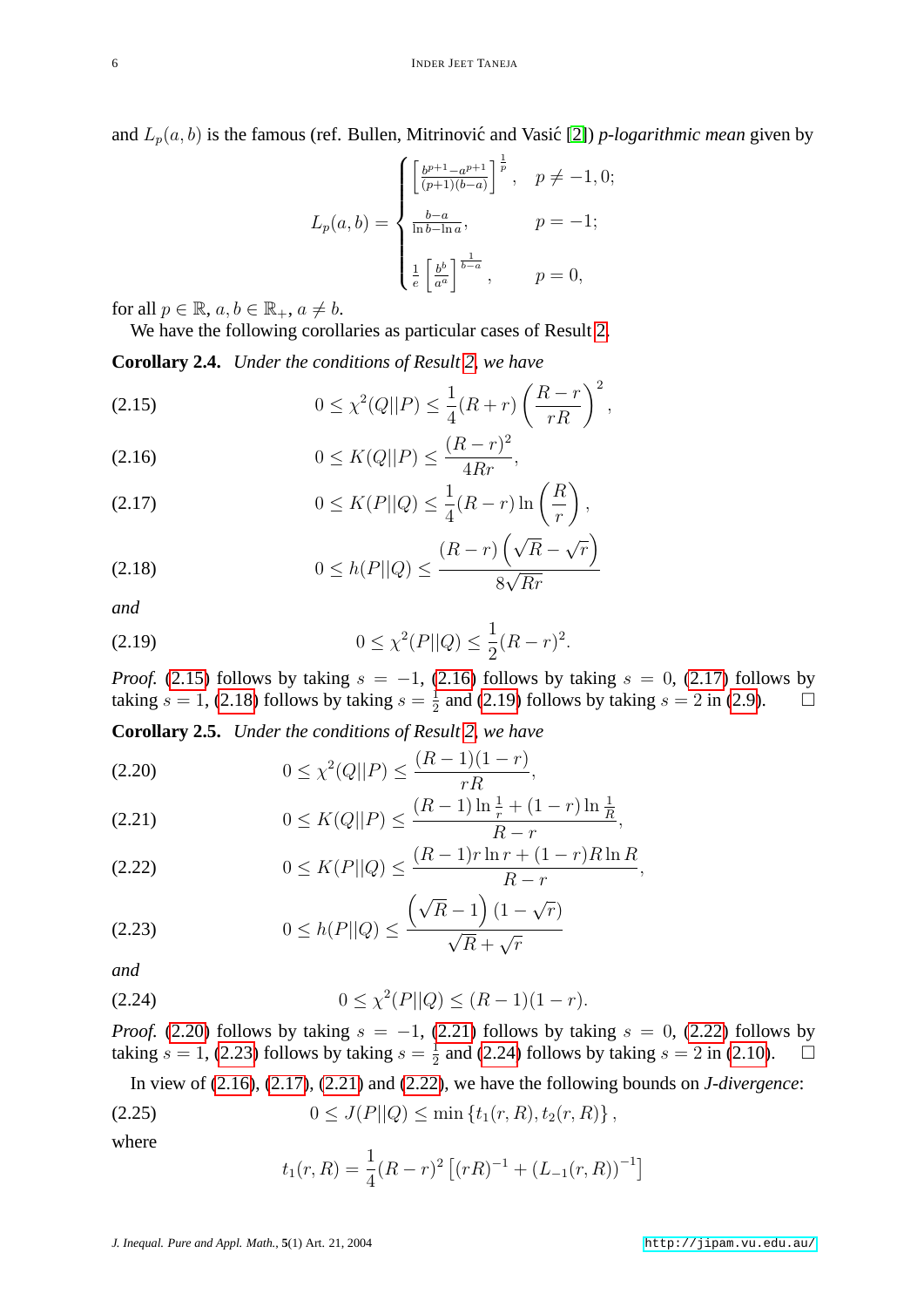and

$$
t_2(r,R) = (R-1)(1-r) (L_{-1}(r,R))^{-1}.
$$

The expression  $t_1(r, R)$  is due to [\(2.16\)](#page-5-1) and [\(2.17\)](#page-5-2) and the expression  $t_2(r, R)$  is due to [\(2.21\)](#page-5-6) and [\(2.22\)](#page-5-7).

**Corollary 2.6.** *Under the conditions of Result [2,](#page-4-0) we have*

<span id="page-6-0"></span>(2.26) 
$$
0 \le \frac{(R-1)(1-r)}{rR} - \chi^2(Q||P) \le \frac{R+r}{(rR)^2} [(R-1)(1-r) - \chi^2(P||Q)],
$$

<span id="page-6-1"></span>(2.27) 
$$
0 \le \frac{(R-1)\ln\frac{1}{r} + (1-r)\ln\frac{1}{R}}{R-r} - K(Q||P) \le \frac{1}{rR} \left[ (R-1)(1-r) - \chi^2(P||Q) \right],
$$

<span id="page-6-2"></span>(2.28) 
$$
0 \le \frac{(R-1)r\ln r + (1-r)R\ln R}{R-r} - K(P||Q)
$$

$$
\le \frac{\ln R - \ln r}{R-r} [(R-1)(1-r) - \chi^2(P||Q)]
$$

*and*

<span id="page-6-3"></span>
$$
(2.29) \qquad 0 \le \frac{\left(\sqrt{R} - 1\right)(1 - \sqrt{r})}{\left(\sqrt{R} + \sqrt{r}\right)} - h(P||Q)
$$

$$
\le \frac{1}{2\sqrt{rR}\left(\sqrt{R} + \sqrt{r}\right)} \left[ (R - 1)(1 - r) - \chi^2(P||Q) \right].
$$

*Proof.* [\(2.26\)](#page-6-0) follows by taking  $s = -1$ , [\(2.27\)](#page-6-1) follows by taking  $s = 0$ , [\(2.28\)](#page-6-2) follows by taking  $s = 1$ , [\(2.29\)](#page-6-3) follows by taking  $s = \frac{1}{2}$  $\frac{1}{2}$  in [\(2.11\)](#page-4-3).

## 3. **MAIN RESULTS**

In this section, we shall present a theorem generalizing the one obtained by Dragomir [\[9\]](#page-18-0). The results due to Dragomir [\[9\]](#page-18-0) are limited only to  $\chi^2$  *divergence*, while the theorem established here is given in terms of *relative information of type* s, that in particular lead us to bounds in terms of χ <sup>2</sup>−*divergence*, Kullback-Leibler's *relative information* and Hellinger's *discrimination*.

<span id="page-6-6"></span>**Theorem 3.1.** Let  $f: I \subset \mathbb{R}_+ \to \mathbb{R}$  the generating mapping be normalized, i.e.,  $f(1) = 0$  and *satisfy the assumptions:*

- (i) f *is twice differentiable on*  $(r, R)$ *, where*  $0 \le r \le 1 \le R \le \infty$ ;
- (ii) *there exists the real constants*  $m, M$  *with*  $m < M$  *such that*

(3.1) 
$$
m \leq x^{2-s} f''(x) \leq M, \quad \forall x \in (r, R), \quad s \in \mathbb{R}.
$$

*If*  $P, Q \in \Delta_n$  *are discrete probability distributions satisfying the assumption* 

<span id="page-6-5"></span><span id="page-6-4"></span>
$$
0 < r \le \frac{p_i}{q_i} \le R < \infty
$$

*then we have the inequalities:*

(3.2) 
$$
m[\phi_s(r, R) - \Phi_s(P||Q)] \leq \beta_f(r, R) - C_f(P||Q) \leq M[\phi_s(r, R) - \Phi_s(P||Q)],
$$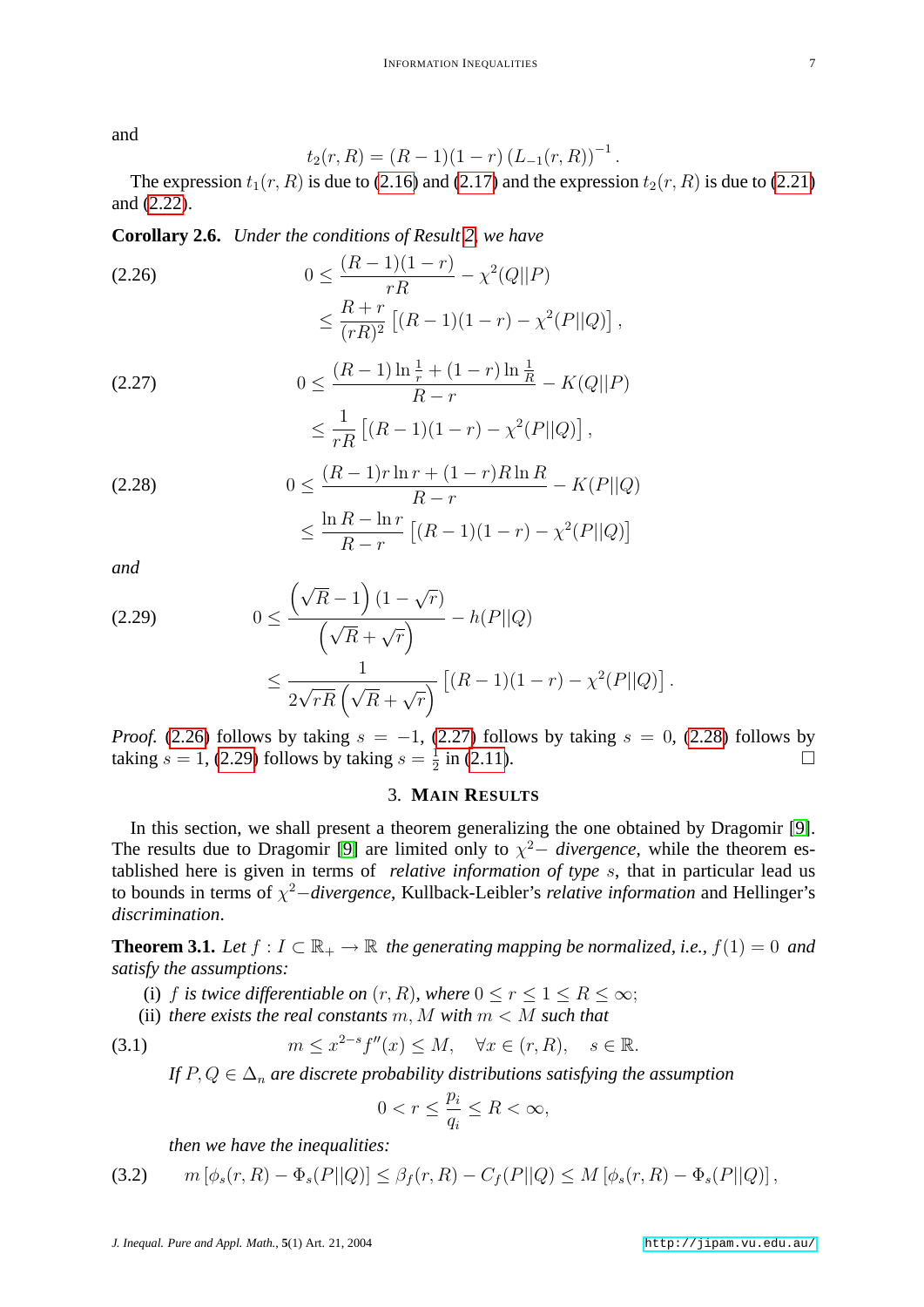*where*  $C_f(P||Q)$ ,  $\Phi_s(P||Q)$ ,  $\beta_f(r, R)$  *and*  $\phi_s(r, R)$  *are as given by* [\(2.1\)](#page-2-3)*,* [\(1.8\)](#page-2-0)*,* [\(2.8\)](#page-3-1) *and [\(2.13\)](#page-4-4) respectively.*

*Proof.* Let us consider the functions  $F_{m,s}(\cdot)$  and  $F_{M,s}(\cdot)$  given by

(3.3) 
$$
F_{m,s}(u) = f(u) - m\phi_s(u),
$$

<span id="page-7-1"></span>and

(3.4) 
$$
F_{M,s}(u) = M\phi_s(u) - f(u),
$$

respectively, where m and M are as given by [\(3.1\)](#page-6-4) and function  $\phi_s(\cdot)$  is as given by [\(2.3\)](#page-3-2).

Since  $f(u)$  and  $\phi_s(u)$  are normalized, then  $F_{m,s}(\cdot)$  and  $F_{M,s}(\cdot)$  are also normalized, i.e.,  $F_{m,s}(1) = 0$  and  $F_{M,s}(1) = 0$ . Moreover, the functions  $f(u)$  and  $\phi_s(u)$  are twice differentiable. Then in view of  $(2.4)$  and  $(3.1)$ , we have

<span id="page-7-0"></span>
$$
F_{m,s}''(u) = f''(u) - mu^{s-2} = u^{s-2} \left( u^{2-s} f''(u) - m \right) \ge 0
$$

and

<span id="page-7-2"></span>
$$
F_{M,s}''(u) = M u^{s-2} - f''(u) = u^{s-2} \left( M - u^{2-s} f''(u) \right) \ge 0,
$$

for all  $u \in (r, R)$  and  $s \in \mathbb{R}$ . Thus the functions  $F_{m,s}(\cdot)$  and  $F_{M,s}(\cdot)$  are convex on  $(r, R)$ .

We have seen above that the real mappings  $F_{m,s}(\cdot)$  and  $F_{M,s}(\cdot)$  defined over  $\mathbb{R}_+$  given by [\(3.3\)](#page-7-0) and [\(3.4\)](#page-7-1) respectively are normalized, twice differentiable and convex on  $(r, R)$ . Applying the r.h.s. of the inequality [\(2.6\)](#page-3-4), we have

(3.5) 
$$
C_{F_{m,s}}(P||Q) \leq \beta_{F_{m,s}}(r,R),
$$

<span id="page-7-4"></span>and

(3.6) 
$$
C_{F_{m,s}}(P||Q) \leq \beta_{F_{M,s}}(r,R),
$$

respectively.

<span id="page-7-3"></span>Moreover,

(3.7) 
$$
C_{F_{m,s}}(P||Q) = C_f(P||Q) - m\Phi_s(P||Q),
$$

<span id="page-7-5"></span>and

(3.8) 
$$
C_{F_{M,s}}(P||Q) = M\Phi_s(P||Q) - C_f(P||Q).
$$

In view of  $(3.5)$  and  $(3.7)$ , we have

$$
C_f(P||Q) - m\Phi_s(P||Q) \leq \beta_{F_{m,s}}(r,R),
$$

i.e.,

$$
C_f(P||Q) - m\Phi_s(P||Q) \le \beta_f(r, R) - m\phi_s(r, R)
$$

i.e.,

$$
m\left[\phi_s(r,R)-\Phi_s(P||Q)\right] \leq \beta_f(r,R)-C_f(P||Q).
$$

Thus, we have the l.h.s. of the inequality [\(3.2\)](#page-6-5).

Again in view of  $(3.6)$  and  $(3.8)$ , we have

$$
M\Phi_s(P||Q) - C_f(P||Q) \leq \beta_{F_{M,s}}(r,R),
$$

i.e.,

$$
M\Phi_s(P||Q) - C_f(P||Q) \le M\phi_s(r, R) - \beta_f(r, R),
$$

i.e.,

$$
\beta_f(r, R) - C_f(P||Q) \le M\left[\phi_s(r, R) - \Phi_s(P||Q)\right].
$$

Thus we have the r.h.s. of the inequality [\(3.2\)](#page-6-5).  $\Box$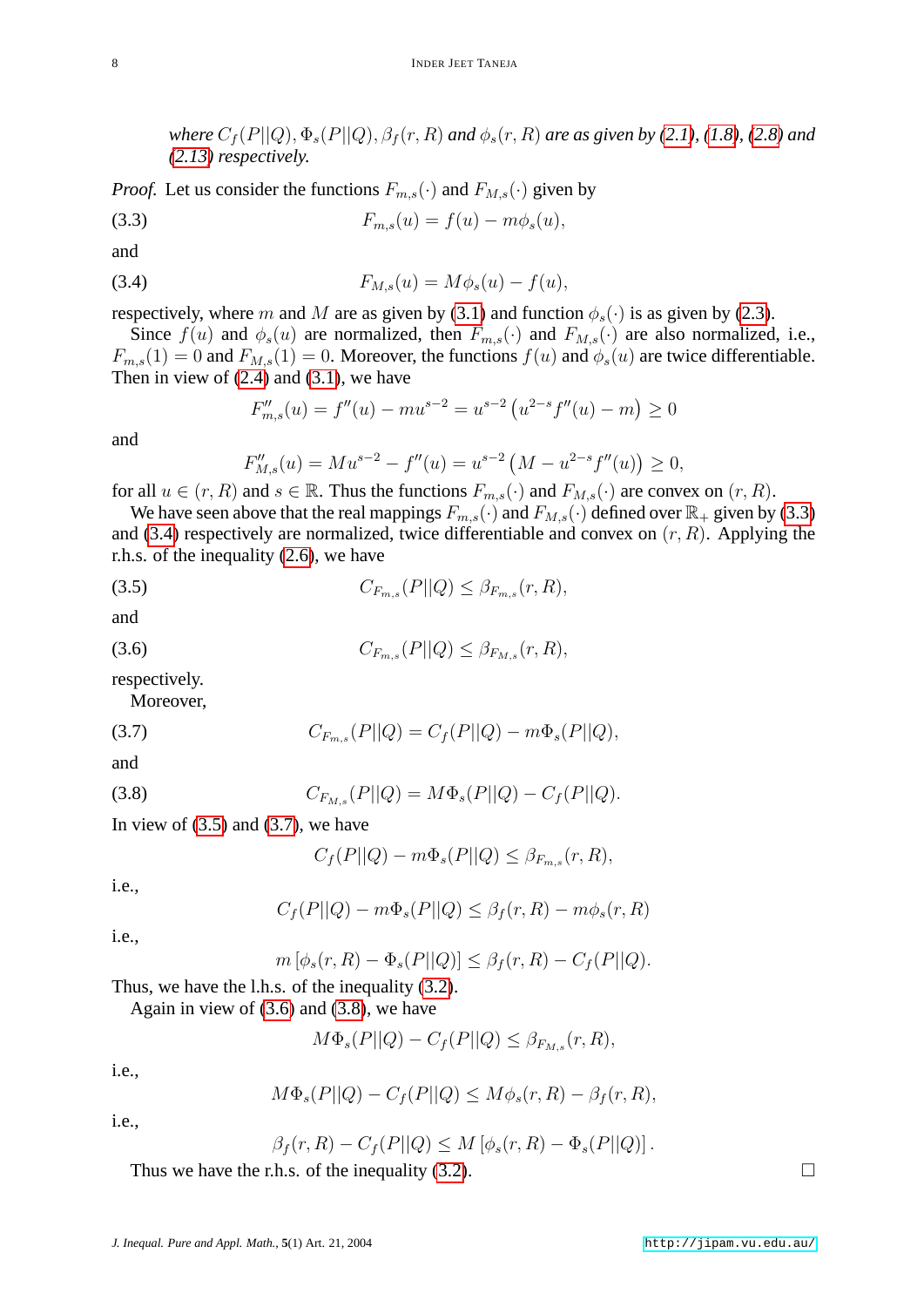**Remark 3.2.** For similar kinds of results in comparing the f−divergence with Kullback-Leibler *relative information* see the work by Dragomir [\[10\]](#page-18-15). The case of Hellinger *discrimination* is discussed in Dragomir [\[6\]](#page-18-16).

We shall now present some particular case of the Theorem [3.1.](#page-6-6)

3.1. **Information Bounds in Terms of**  $\chi^2$ –**Divergence.** In particular for  $s = 2$ , in Theorem [3.1,](#page-6-6) we have the following proposition:

<span id="page-8-0"></span>**Proposition 3.3.** *Let*  $f: I \subset \mathbb{R}_+ \to \mathbb{R}$  *the generating mapping be normalized, i.e.,*  $f(1) = 0$ *and satisfy the assumptions:*

- (i) f is twice differentiable on  $(r, R)$ , where  $0 < r \leq 1 \leq R < \infty$ ;
- (ii) *there exists the real constants*  $m$ ,  $M$  *with*  $m < M$  *such that*

$$
(3.9) \t\t m \le f''(x) \le M, \quad \forall x \in (r, R).
$$

*If*  $P, Q \in \Delta_n$  *are discrete probability distributions satisfying the assumption* 

<span id="page-8-1"></span>
$$
0 < r \le \frac{p_i}{q_i} \le R < \infty
$$

*then we have the inequalities:*

(3.10)  
\n
$$
\frac{m}{2} [(R-1)(1-r) - \chi^2(P||Q)]
$$
\n
$$
\leq \beta_f(r, R) - C_f(P||Q)
$$
\n
$$
\leq \frac{M}{2} [(R-1)(1-r) - \chi^2(P||Q)],
$$

*where*  $C_f(P||Q), \beta_f(r, R)$  *and*  $\chi^2(P||Q)$  *are as given by* [\(2.1\)](#page-2-3), [\(2.8\)](#page-3-1) *and* [\(1.6\)](#page-1-1) *respectively.*

The above proposition was obtained by Dragomir in [\[9\]](#page-18-0). As a consequence of the above Proposition [3.3,](#page-8-0) we have the following result.

<span id="page-8-2"></span>**Result 3.** Let  $P, Q \in \Delta_n$  and  $s \in \mathbb{R}$ . Let there exist  $r, R$   $(0 < r \leq 1 \leq R < \infty)$  such that

$$
0 < r \le \frac{p_i}{q_i} \le R < \infty, \quad \forall i \in \{1, 2, \dots, n\},
$$

then in view of Proposition [3.3,](#page-8-0) we have

(3.11) 
$$
\frac{R^{s-2}}{2} \left[ (R-1)(1-r) - \chi^2(P||Q) \right] \n\leq \phi_s(r, R) - \Phi_s(P||Q) \n\leq \frac{r^{s-2}}{2} \left[ (R-1)(1-r) - \chi^2(P||Q) \right], \quad s \leq 2
$$

and

(3.12) 
$$
\frac{r^{s-2}}{2} \left[ (R-1)(1-r) - \chi^2(P||Q) \right] \le \phi_s(r, R) - \Phi_s(P||Q) \le \frac{R^{s-2}}{2} \left[ (R-1)(1-r) - \chi^2(P||Q) \right], \quad s \ge 2.
$$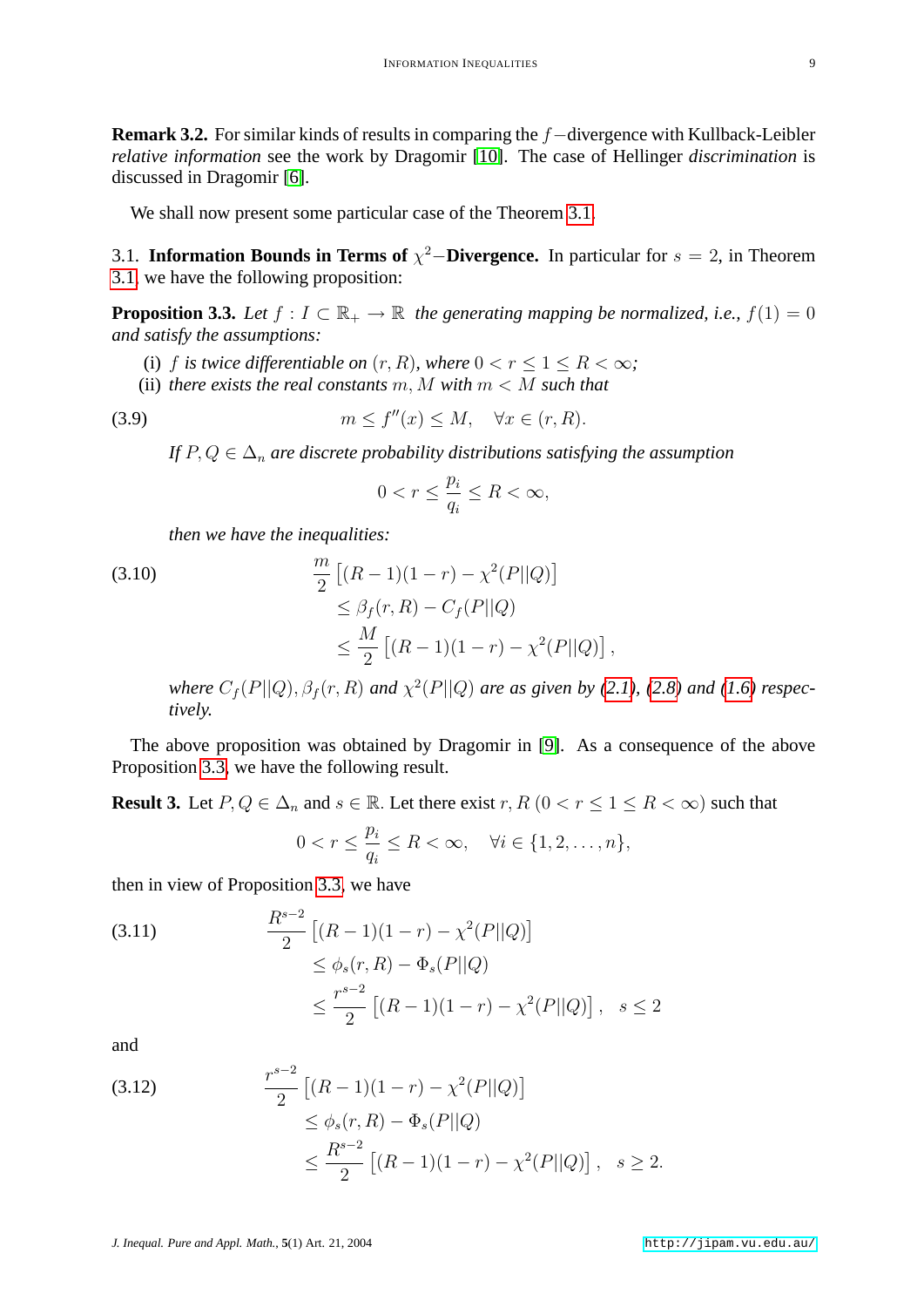*Proof.* Let us consider  $f(u) = \phi_s(u)$ , where  $\phi_s(u)$  is as given by [\(2.2\)](#page-2-4), then according to expression [\(2.4\)](#page-3-3), we have

$$
\phi_s''(u) = u^{s-2}.
$$

Now if  $u \in [r, R] \subset (0, \infty)$ , then we have

<span id="page-9-0"></span>
$$
R^{s-2} \le \phi_s''(u) \le r^{s-2}, \quad s \le 2,
$$

or accordingly, we have

$$
\phi_s''(u) \begin{cases} \leq r^{s-2}, & s \leq 2; \\ \geq r^{s-2}, & s \geq 2 \end{cases}
$$

<span id="page-9-1"></span>and

(3.14) 
$$
\phi_s''(u) \begin{cases} \leq R^{s-2}, & s \geq 2; \\ \geq R^{s-2}, & s \leq 2, \end{cases}
$$

where r and R are as defined above. Thus in view of  $(3.9)$ ,  $(3.13)$  and  $(3.14)$ , we have the  $\Box$ 

In view of Result [3,](#page-8-2) we have the following corollary.

**Corollary 3.4.** *Under the conditions of Result [3,](#page-8-2) we have*

<span id="page-9-2"></span>(3.15)  
\n
$$
\frac{1}{R^3} [(R-1)(1-r) - \chi^2(P||Q)]
$$
\n
$$
\leq \frac{(R-1)(1-r)}{rR} - \chi^2(Q||P)
$$
\n
$$
\leq \frac{1}{r^3} [(R-1)(1-r) - \chi^2(P||Q)],
$$

<span id="page-9-3"></span>(3.16)  
\n
$$
\frac{1}{2R^2} \left[ (R-1)(1-r) - \chi^2(P||Q) \right]
$$
\n
$$
\leq \frac{(R-1)\ln\frac{1}{r} + (1-r)\ln\frac{1}{R}}{R-r} - K(Q||P)
$$
\n
$$
\leq \frac{1}{2r^2} \left[ (R-1)(1-r) - \chi^2(P||Q) \right],
$$

<span id="page-9-4"></span>(3.17)  
\n
$$
\frac{1}{2R} [(R-1)(1-r) - \chi^2(P||Q)]
$$
\n
$$
\leq \frac{(R-1)r \ln r + (1-r)R \ln R}{R-r} - K(P||Q)
$$
\n
$$
\leq \frac{1}{2r} [(R-1)(1-r) - \chi^2(P||Q)]
$$

*and*

<span id="page-9-5"></span>(3.18)  
\n
$$
\frac{1}{8\sqrt{R^3}} [(R-1)(1-r) - \chi^2(P||Q)]
$$
\n
$$
\leq \frac{(\sqrt{R}-1)(1-\sqrt{r})}{\sqrt{R}+\sqrt{r}} - h(P||Q)
$$
\n
$$
\leq \frac{1}{8\sqrt{r^3}} [(R-1)(1-r) - \chi^2(P||Q)].
$$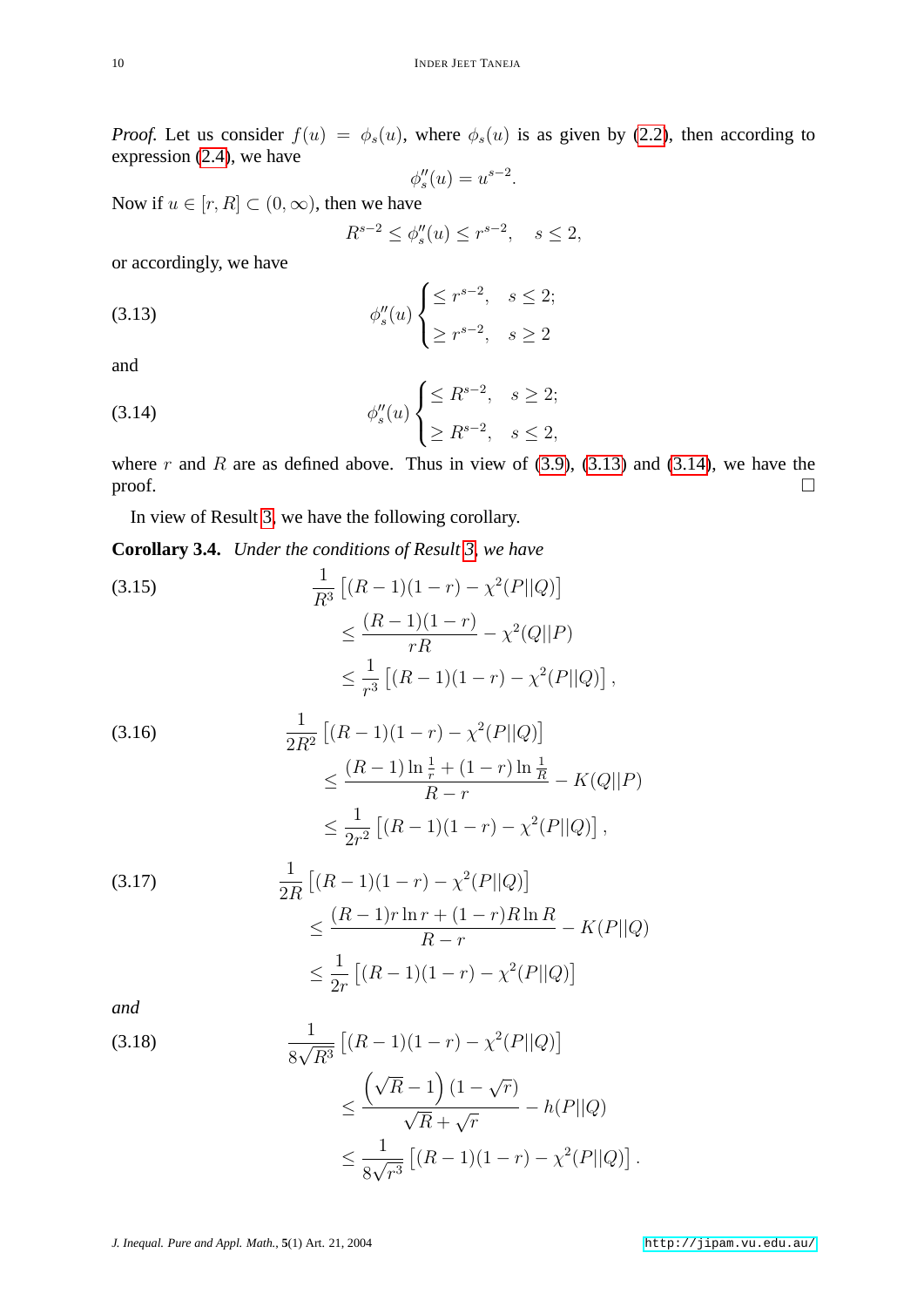*Proof.* [\(3.15\)](#page-9-2) follows by taking  $s = -1$ , [\(3.16\)](#page-9-3) follows by taking  $s = 0$ , [\(3.17\)](#page-9-4) follows by taking  $s = 1$ , [\(3.18\)](#page-9-5) follows by taking  $s = \frac{1}{2}$  $\frac{1}{2}$  in Result [3.](#page-8-2) While for  $s = 2$ , we have equality sign.

<span id="page-10-0"></span>**Proposition 3.5.** *Let*  $f: I \subset \mathbb{R}_+ \to \mathbb{R}$  *the generating mapping be normalized, i.e.,*  $f(1) = 0$ *and satisfy the assumptions:*

- (i) f *is twice differentiable on*  $(r, R)$ *, where*  $0 < r < 1 < R < \infty$ *;*
- (ii) *there exists the real constants* m, M*such that* m < M *and*

$$
(3.19) \t\t m \le x^3 f''(x) \le M, \quad \forall x \in (r, R).
$$

*If*  $P, Q \in \Delta_n$  *are discrete probability distributions satisfying the assumption* 

$$
0 < r \le \frac{p_i}{q_i} \le R < \infty,
$$

*then we have the inequalities:*

(3.20)  
\n
$$
\frac{m}{2} \left[ \frac{(R-1)(1-r)}{rR} - \chi^2(Q||P) \right] \leq \beta_f(r, R) - C_f(P||Q) \leq \frac{m}{2} \left[ \frac{(R-1)(1-r)}{rR} - \chi^2(Q||P) \right],
$$

*where*  $C_f(P||Q)$ ,  $\beta_f(r, R)$  and  $\chi^2(Q||P)$  are as given by [\(2.1\)](#page-2-3), [\(2.8\)](#page-3-1) and [\(1.7\)](#page-1-2) respec*tively.*

As a consequence of above proposition, we have the following result.

<span id="page-10-1"></span>**Result 4.** Let  $P, Q \in \Delta_n$  and  $s \in \mathbb{R}$ . Let there exist  $r, R \ (0 < r \leq 1 \leq R < \infty)$  such that

$$
0 < r \le \frac{p_i}{q_i} \le R < \infty, \quad \forall i \in \{1, 2, \dots, n\},
$$

then in view of Proposition [3.5,](#page-10-0) we have

(3.21) 
$$
\frac{R^{s+1}}{2} \left[ \frac{(R-1)(1-r)}{rR} - \chi^2(Q||P) \right] \le \phi_s(r, R) - \Phi_s(P||Q) \le \frac{r^{s+1}}{2} \left[ \frac{(R-1)(1-r)}{rR} - \chi^2(Q||P) \right], \quad s \le -1
$$

and

(3.22) 
$$
\frac{r^{s+1}}{2} \left[ \frac{(R-1)(1-r)}{rR} - \chi^2(Q||P) \right] \le \phi_s(r, R) - \Phi_s(P||Q) \le \frac{R^{s+1}}{2} \left[ \frac{(R-1)(1-r)}{rR} - \chi^2(Q||P) \right], \quad s \ge -1.
$$

*Proof.* Let us consider  $f(u) = \phi_s(u)$ , where  $\phi_s(u)$  is as given by [\(2.2\)](#page-2-4), then according to expression [\(2.4\)](#page-3-3), we have

$$
\phi_s''(u) = u^{s-2}.
$$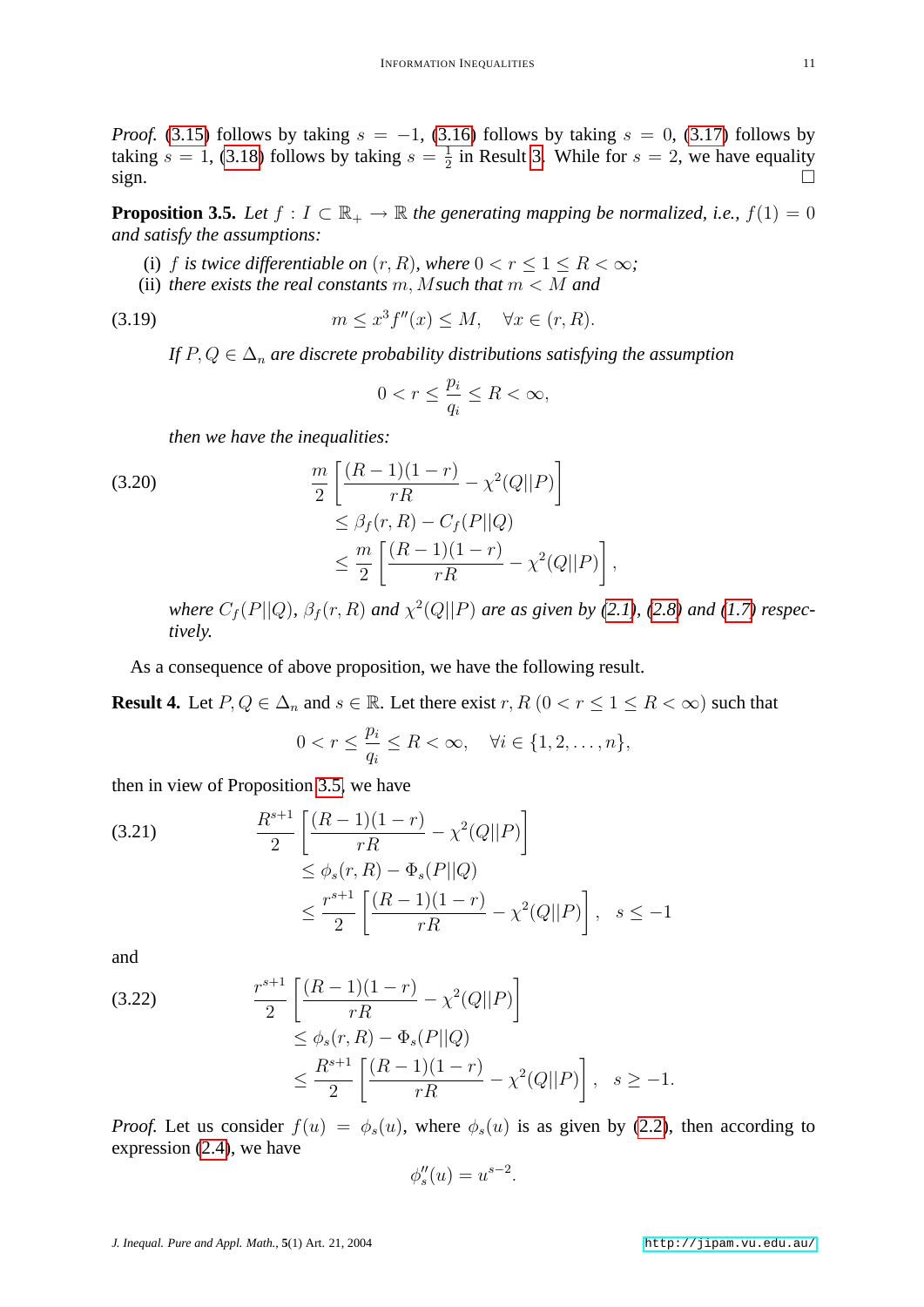Let us define the function  $g : [r, R] \to \mathbb{R}$  such that  $g(u) = u^3 \phi_s''(u) = u^{s+1}$ , then we have

(3.23) 
$$
\sup_{u \in [r,R]} g(u) = \begin{cases} R^{s+1}, & s \ge -1; \\ r^{s+1}, & s \le -1 \end{cases}
$$

<span id="page-11-1"></span>and

(3.24) 
$$
\inf_{u \in [r,R]} g(u) = \begin{cases} r^{s+1}, & s \ge -1; \\ R^{s+1}, & s \le -1. \end{cases}
$$

In view of  $(3.23)$ ,  $(3.24)$  and Proposition [3.5,](#page-10-0) we have the proof of the result.

In view of Result [4,](#page-10-1) we have the following corollary.

**Corollary 3.6.** *Under the conditions of Result [4,](#page-10-1) we have*

<span id="page-11-2"></span>(3.25)  

$$
\frac{r}{2} \left[ \frac{(R-1)(1-r)}{rR} - \chi^2(Q||P) \right]
$$

$$
\leq \frac{(R-1)\ln\frac{1}{r} + (1-r)\ln\frac{1}{R}}{R-r} - K(Q||P)
$$

$$
\leq \frac{R}{2} \left[ \frac{(R-1)(1-r)}{rR} - \chi^2(Q||P) \right],
$$

<span id="page-11-3"></span>(3.26) 
$$
\frac{r^2}{2} \left[ \frac{(R-1)(1-r)}{rR} - \chi^2(Q||P) \right] \le \frac{(R-1)r\ln r + (1-r)R\ln R}{R-r} - K(P||Q) \le \frac{R^2}{2} \left[ \frac{(R-1)(1-r)}{rR} - \chi^2(Q||P) \right],
$$

<span id="page-11-4"></span>(3.27)  
\n
$$
\frac{\sqrt{r^3}}{8} \left[ \frac{(R-1)(1-r)}{rR} - \chi^2(Q||P) \right]
$$
\n
$$
\leq \frac{\left(\sqrt{R}-1\right)(1-\sqrt{r})}{\sqrt{R}+\sqrt{r}} - h(P||Q)
$$
\n
$$
\leq \frac{\sqrt{R^3}}{8} \left[ \frac{(R-1)(1-r)}{rR} - \chi^2(Q||P) \right]
$$

*and*

<span id="page-11-5"></span>(3.28)  

$$
r^3 \left[ \frac{(R-1)(1-r)}{rR} - \chi^2(Q||P) \right]
$$

$$
\le (R-1)(1-r) - \chi^2(P||Q)
$$

$$
\le R^3 \left[ \frac{(R-1)(1-r)}{rR} - \chi^2(Q||P) \right]
$$

*Proof.* [\(3.25\)](#page-11-2) follows by taking  $s = 0$ , [\(3.26\)](#page-11-3) follows by taking  $s = 1$ , [\(3.27\)](#page-11-4) follows by taking  $s = \frac{1}{2}$  $\frac{1}{2}$  and [\(3.28\)](#page-11-5) follows by taking  $s = 2$  in Result [4.](#page-10-1) While for  $s = -1$ , we have equality  $\sin^{-2}$ 

.

<span id="page-11-0"></span>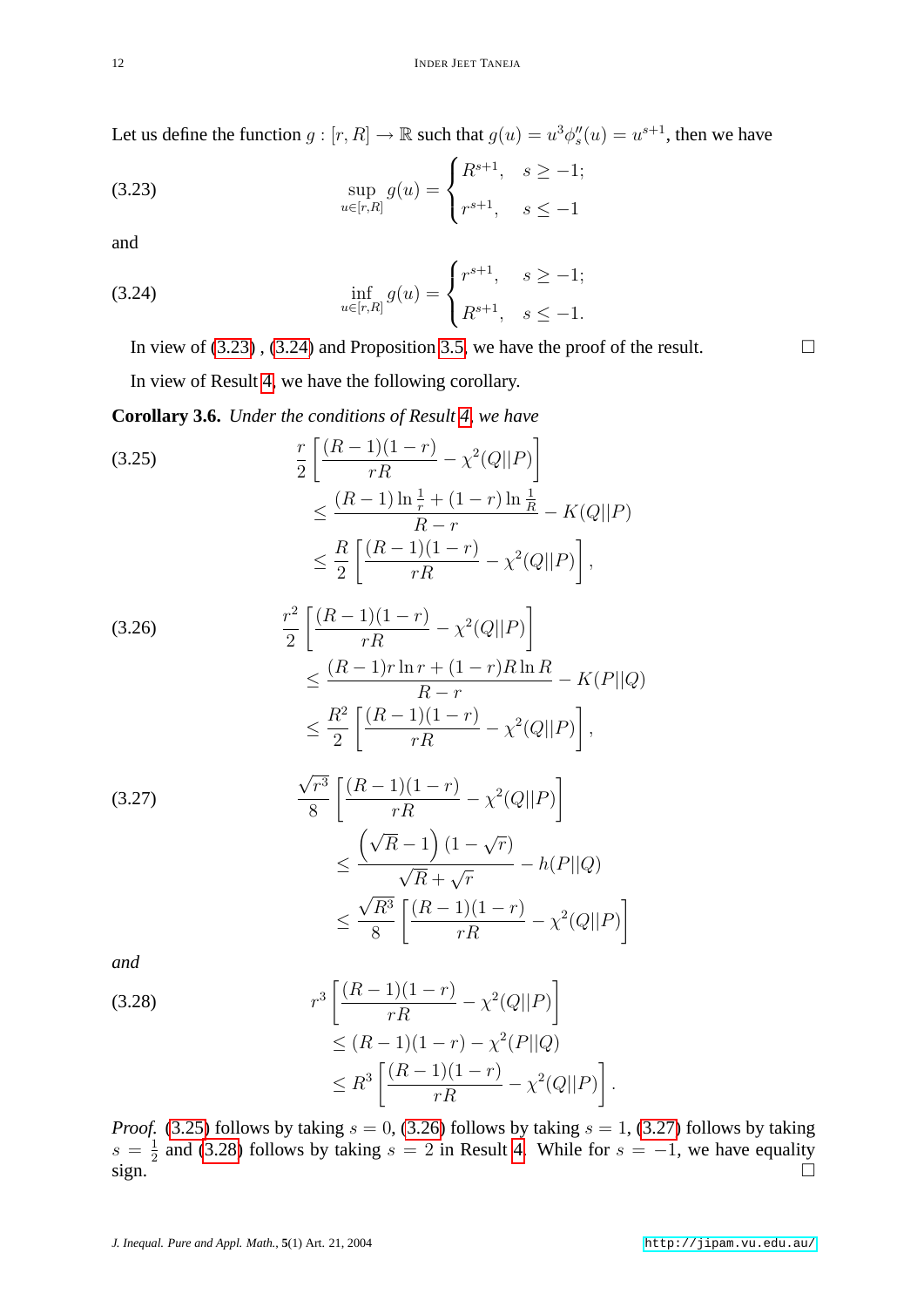3.2. **Information Bounds in Terms of Kullback-Leibler Relative Information.** In particular for  $s = 1$ , in the Theorem [3.1,](#page-6-6) we have the following proposition (see also Dragomir [\[10\]](#page-18-15)).

<span id="page-12-0"></span>**Proposition 3.7.** *Let*  $f: I \subset \mathbb{R}_+ \to \mathbb{R}$  *the generating mapping be normalized, i.e.,*  $f(1) = 0$ *and satisfy the assumptions:*

- (i) f is twice differentiable on  $(r, R)$ , where  $0 < r \leq 1 \leq R < \infty$ ;
- (ii) *there exists the real constants*  $m, M$  *with*  $m < M$  *such that*

$$
(3.29) \t m \leq x f''(x) \leq M, \quad \forall x \in (r, R).
$$

*If*  $P, Q \in \Delta_n$  *are discrete probability distributions satisfying the assumption* 

<span id="page-12-3"></span>
$$
0
$$

*then we have the inequalities:*

$$
(3.30)
$$
\n
$$
m\left[\frac{(R-1)r\ln r + (1-r)R\ln R}{R-r} - K(P||Q)\right]
$$
\n
$$
\leq \beta_f(r, R) - C_f(P||Q)
$$
\n
$$
\leq M\left[\frac{(R-1)r\ln r + (1-r)R\ln R}{R-r} - K(P||Q)\right]
$$

where 
$$
C_f(P||Q)
$$
,  $\beta_f(r, R)$  and  $K(P||Q)$  as given by (2.1), (2.8) and (1.1) respectively.

,

In view of the above proposition, we have the following result.

<span id="page-12-2"></span>**Result 5.** Let  $P, Q \in \Delta_n$  and  $s \in \mathbb{R}$ . Let there exist  $r, R$   $(0 < r \leq 1 \leq R < \infty)$  such that  $\boldsymbol{n}$ 

$$
0 < r \le \frac{\mu_i}{q_i} \le R < \infty, \quad \forall i \in \{1, 2, \dots, n\},
$$

then in view of Proposition [3.7,](#page-12-0) we have

$$
(3.31) \t r^{s-1} \left[ \frac{(R-1)r \ln r + (1-r)R \ln R}{R-r} - K(P||Q) \right]
$$
  
\n
$$
\leq \phi_s(r, R) - \Phi_s(P||Q)
$$
  
\n
$$
\leq R^{s-1} \left[ \frac{(R-1)r \ln r + (1-r)R \ln R}{R-r} - K(P||Q) \right], \quad s \geq 1
$$

and

(3.32) 
$$
R^{s-1} \left[ \frac{(R-1)r \ln r + (1-r)R \ln R}{R-r} - K(P||Q) \right] \le \phi_s(r, R) - \Phi_s(P||Q) \le r^{s-1} \left[ \frac{(R-1)r \ln r + (1-r)R \ln R}{R-r} - K(P||Q) \right], \quad s \le 1.
$$

*Proof.* Let us consider  $f(u) = \phi_s(u)$ , where  $\phi_s(u)$  is as given by [\(2.2\)](#page-2-4), then according to expression [\(2.4\)](#page-3-3), we have

$$
\phi_s''(u) = u^{s-2}
$$

<span id="page-12-1"></span>.

Let us define the function  $g : [r, R] \to \mathbb{R}$  such that  $g(u) = \phi''_s(u) = u^{s-1}$ , then we have

(3.33) 
$$
\sup_{u \in [r,R]} g(u) = \begin{cases} R^{s-1}, & s \ge 1; \\ r^{s-1}, & s \le 1 \end{cases}
$$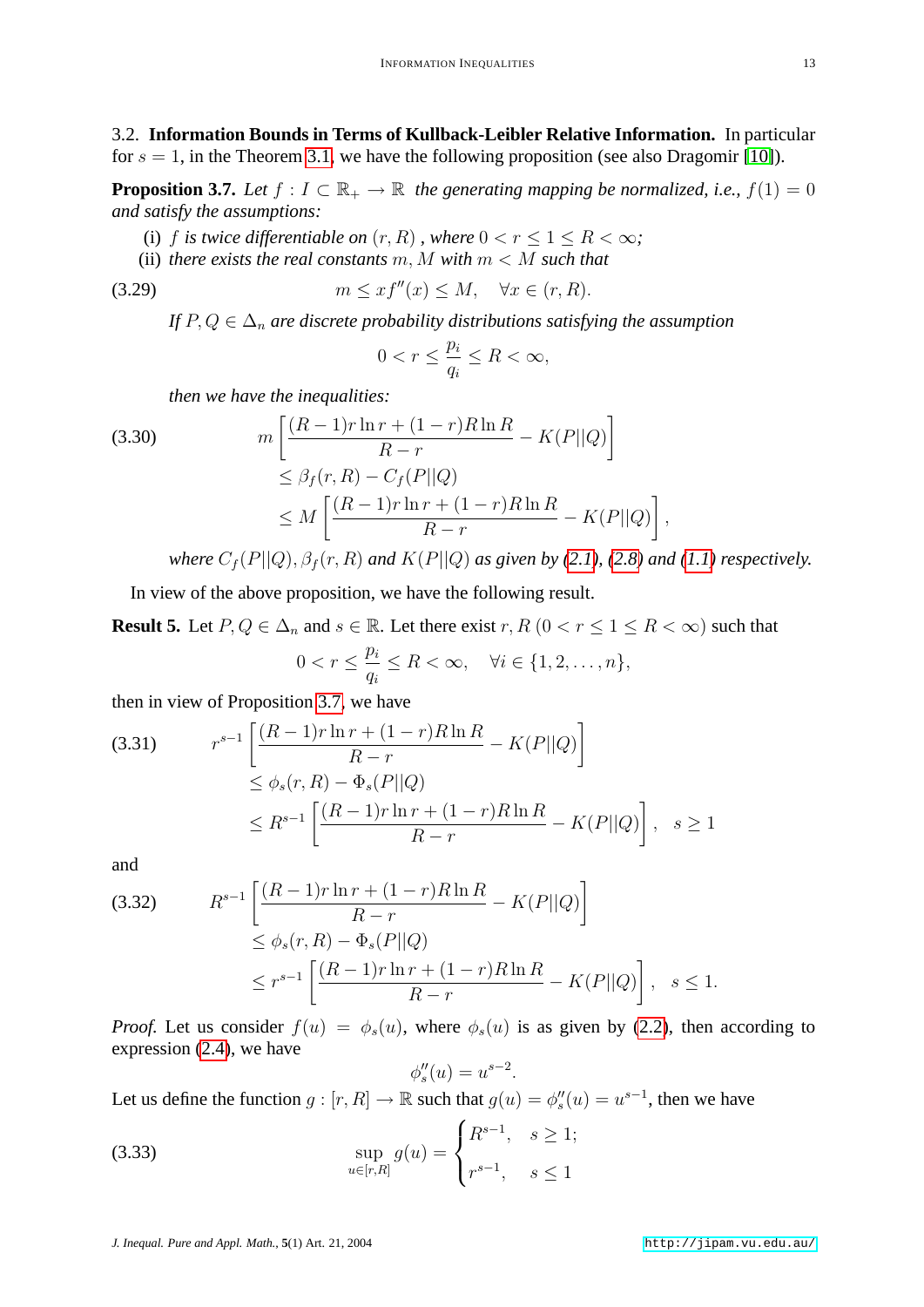<span id="page-13-0"></span>and

(3.34) 
$$
\inf_{u \in [r,R]} g(u) = \begin{cases} r^{s-1}, & s \ge 1; \\ R^{s-1}, & s \le 1. \end{cases}
$$

In view of [\(3.33\)](#page-12-1), [\(3.34\)](#page-13-0) and Proposition [3.7](#page-12-0) we have the proof of the result.  $\Box$ 

In view of Result [5,](#page-12-2) we have the following corollary.

**Corollary 3.8.** *Under the conditions of Result [5,](#page-12-2) we have*

<span id="page-13-1"></span>(3.35) 
$$
\frac{2}{R^2} \left[ \frac{(R-1)r \ln r + (1-r)R \ln R}{R-r} - K(P||Q) \right] \n\leq \frac{(R-1)(1-r)}{rR} - \chi^2(Q||P) \n\leq \frac{2}{r^2} \left[ \frac{(R-1)r \ln r + (1-r)R \ln R}{R-r} - K(P||Q) \right],
$$

<span id="page-13-2"></span>(3.36) 
$$
\frac{1}{R} \left[ \frac{(R-1)r \ln r + (1-r)R \ln R}{R-r} - K(P||Q) \right]
$$

$$
\leq \frac{(R-1)\ln\frac{1}{r} + (1-r)\ln\frac{1}{R}}{R-r} - K(Q||P) \n\leq \frac{1}{r} \left[ \frac{(R-1)r\ln r + (1-r)R\ln R}{R-r} - K(P||Q) \right],
$$

<span id="page-13-3"></span>(3.37)  
\n
$$
\frac{1}{4\sqrt{R}} \left[ \frac{(R-1)r \ln r + (1-r)R \ln R}{R-r} - K(P||Q) \right]
$$
\n
$$
\leq \frac{\left(\sqrt{R}-1\right)(1-\sqrt{r})}{\sqrt{R}+\sqrt{r}} - h(P||Q)
$$
\n
$$
\leq \frac{1}{4\sqrt{r}} \left[ \frac{(R-1)r \ln r + (1-r)R \ln R}{R-r} - K(P||Q) \right]
$$

*and*

<span id="page-13-4"></span>(3.38) 
$$
2r \left[ \frac{(R-1)r \ln r + (1-r)R \ln R}{R-r} - K(P||Q) \right] \n\le (R-1)(1-r) - \chi^2(P||Q) \n\le 2R \left[ \frac{(R-1)r \ln r + (1-r)R \ln R}{R-r} - K(P||Q) \right].
$$

*Proof.* [\(3.35\)](#page-13-1) follows by taking  $s = -1$ , [\(3.36\)](#page-13-2) follows by taking  $s = 0$ , [\(3.37\)](#page-13-3) follows by taking  $s = \frac{1}{2}$  $\frac{1}{2}$  and [\(3.38\)](#page-13-4) follows by taking  $s = 2$  in Result [5.](#page-12-2) For  $s = 1$ , we have equality  $sign.$ 

In particular, for  $s = 0$  in Theorem [3.1,](#page-6-6) we have the following proposition:

<span id="page-13-5"></span>**Proposition 3.9.** *Let*  $f: I \subset \mathbb{R}_+ \to \mathbb{R}$  *the generating mapping be normalized, i.e.,*  $f(1) = 0$ *and satisfy the assumptions:*

(i) f is twice differentiable on  $(r, R)$ , where  $0 < r \leq 1 \leq R < \infty$ ;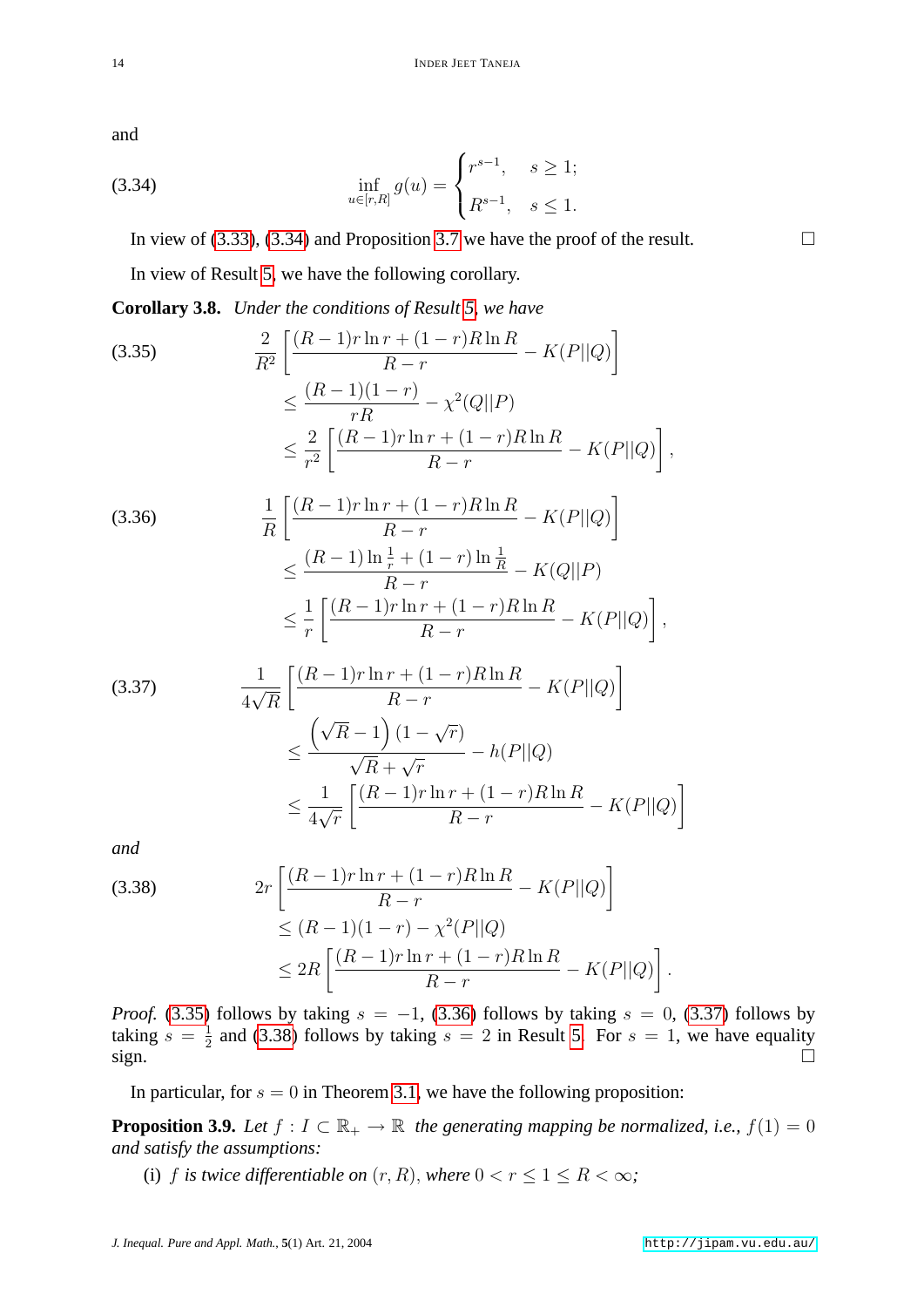(ii) *there exists the real constants*  $m$ ,  $M$  *with*  $m < M$  *such that* 

$$
(3.39) \t\t m \le x^2 f''(x) \le M, \quad \forall x \in (r, R).
$$

*If*  $P, Q \in \Delta_n$  *are discrete probability distributions satisfying the assumption* 

$$
0
$$

*then we have the inequalities:*

(3.40)  

$$
m\left[\frac{(R-1)\ln\frac{1}{r} + (1-r)\ln\frac{1}{R}}{R-r} - K(Q||P)\right]
$$

$$
\leq \beta_f(r, R) - C_f(P||Q)
$$

$$
\leq M\left[\frac{(R-1)\ln\frac{1}{r} + (1-r)\ln\frac{1}{R}}{R-r} - K(Q||P)\right]
$$

*where*  $C_f(P||Q)$ ,  $\beta_f(r, R)$  *and*  $K(Q||P)$  *as given by [\(2.1\)](#page-2-3), [\(2.8\)](#page-3-1) and* [\(1.1\)](#page-0-0) *respectively.* 

,

In view of Proposition [3.9,](#page-13-5) we have the following result.

<span id="page-14-2"></span>**Result 6.** Let  $P, Q \in \Delta_n$  and  $s \in \mathbb{R}$ . Let there exist  $r, R \ (0 < r \leq 1 \leq R < \infty)$  such that

$$
0 < r \le \frac{p_i}{q_i} \le R < \infty, \quad \forall i \in \{1, 2, \dots, n\},
$$

then in view of Proposition [3.9,](#page-13-5) we have

(3.41) 
$$
r^{s} \left[ \frac{(R-1)\ln\frac{1}{r} + (1-r)\ln\frac{1}{R}}{R-r} - K(Q||P) \right] \leq \phi_{s}(r, R) - \Phi_{s}(P||Q) \leq R^{s} \left[ \frac{(R-1)\ln\frac{1}{r} + (1-r)\ln\frac{1}{R}}{R-r} - K(Q||P) \right], \quad s \geq 0
$$

and

(3.42) 
$$
R^{s} \left[ \frac{(R-1)\ln\frac{1}{r} + (1-r)\ln\frac{1}{R}}{R-r} - K(Q||P) \right] \leq \phi_{s}(r, R) - \Phi_{s}(P||Q) \leq r^{s} \left[ \frac{(R-1)\ln\frac{1}{r} + (1-r)\ln\frac{1}{R}}{R-r} - K(Q||P) \right], \quad s \leq 0.
$$

*Proof.* Let us consider  $f(u) = \phi_s(u)$ , where  $\phi_s(u)$  is as given by [\(2.2\)](#page-2-4), then according to expression [\(2.4\)](#page-3-3), we have

<span id="page-14-0"></span>
$$
\phi_s''(u) = u^{s-2}.
$$

Let us define the function  $g: [r, R] \to \mathbb{R}$  such that  $g(u) = u^2 \phi_s''(u) = u^s$ , then we have

(3.43) 
$$
\sup_{u \in [r,R]} g(u) = \begin{cases} R^s, & s \ge 0; \\ r^s, & s \le 0 \end{cases}
$$

<span id="page-14-1"></span>and

(3.44) 
$$
\inf_{u \in [r,R]} g(u) = \begin{cases} r^s, & s \ge 0; \\ R^s, & s \le 0. \end{cases}
$$

In view of [\(3.43\)](#page-14-0), [\(3.44\)](#page-14-1) and Proposition [3.9,](#page-13-5) we have the proof of the result.  $\Box$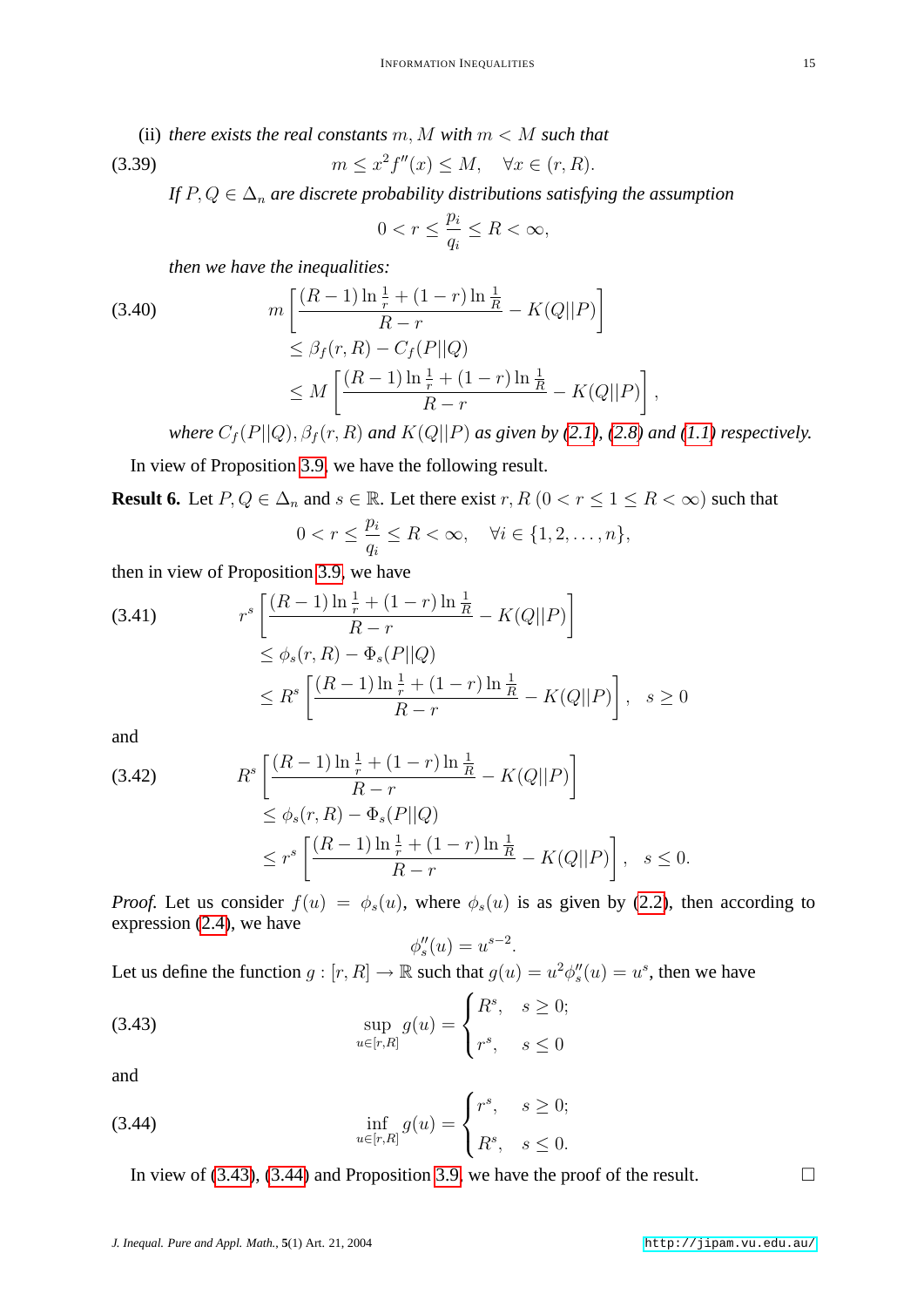In view of Result [6,](#page-14-2) we have the following corollary.

**Corollary 3.10.** *Under the conditions of Result [6,](#page-14-2) we have*

<span id="page-15-0"></span>(3.45)  

$$
\frac{2}{R} \left[ \frac{(R-1)\ln\frac{1}{r} + (1-r)\ln\frac{1}{R}}{R-r} - K(Q||P) \right]
$$

$$
\leq \frac{(R-1)(1-r)}{rR} - \chi^2(Q||P)
$$

$$
\leq \frac{2}{r} \left[ \frac{(R-1)\ln\frac{1}{r} + (1-r)\ln\frac{1}{R}}{R-r} - K(Q||P) \right],
$$

<span id="page-15-1"></span>
$$
(3.46) \qquad r \left[ \frac{(R-1)\ln\frac{1}{r} + (1-r)\ln\frac{1}{R}}{R-r} - K(Q||P) \right] \\
\leq \frac{(R-1)r\ln r + (1-r)R\ln R}{R-r} - K(P||Q) \\
\leq R \left[ \frac{(R-1)\ln\frac{1}{r} + (1-r)\ln\frac{1}{R}}{R-r} - K(Q||P) \right],
$$

<span id="page-15-2"></span>(3.47)  
\n
$$
\frac{\sqrt{r}}{4} \left[ \frac{(R-1)\ln\frac{1}{r} + (1-r)\ln\frac{1}{R}}{R-r} - K(Q||P) \right]
$$
\n
$$
\leq \frac{\left(\sqrt{R}-1\right)(1-\sqrt{r})}{\sqrt{R}+\sqrt{r}} - h(P||Q)
$$
\n
$$
\leq \frac{\sqrt{R}}{4} \left[ \frac{(R-1)\ln\frac{1}{r} + (1-r)\ln\frac{1}{R}}{R-r} - K(Q||P) \right]
$$

*and*

<span id="page-15-3"></span>
$$
(3.48) \t2r^2 \left[ \frac{(R-1)\ln\frac{1}{r} + (1-r)\ln\frac{1}{R}}{R-r} - K(Q||P) \right] \le (R-1)(1-r) - \chi^2(P||Q) \le 2R^2 \left[ \frac{(R-1)\ln\frac{1}{r} + (1-r)\ln\frac{1}{R}}{R-r} - K(Q||P) \right]
$$

*Proof.* [\(3.45\)](#page-15-0) follows by taking  $s = -1$ , [\(3.46\)](#page-15-1) follows by taking  $s = 1$ , [\(3.47\)](#page-15-2) follows by taking  $s = \frac{1}{2}$  $\frac{1}{2}$  and [\(3.48\)](#page-15-3) follows by taking  $s = 2$  in Result [6.](#page-14-2) For  $s = 0$ , we have equality  $sign.$ 

3.3. Information Bounds in Terms of Hellinger's Discrimination. In particular, for  $s = \frac{1}{2}$ 2 in Theorem [3.1,](#page-6-6) we have the following proposition (see also Dragomir [\[6\]](#page-18-16)).

<span id="page-15-4"></span>**Proposition 3.11.** *Let*  $f: I \subset \mathbb{R}_+ \to \mathbb{R}$  *the generating mapping be normalized, i.e.,*  $f(1) = 0$ *and satisfy the assumptions:*

- (i) f is twice differentiable on  $(r, R)$ , where  $0 < r \leq 1 \leq R < \infty$ ;
- (ii) *there exists the real constants* m, M *with* m < M *such that*

$$
(3.49) \t\t m \le x^{3/2} f''(x) \le M, \quad \forall x \in (r, R).
$$

*If*  $P, Q \in \Delta_n$  *are discrete probability distributions satisfying the assumption* 

$$
0 < r \le \frac{p_i}{q_i} \le R < \infty
$$

.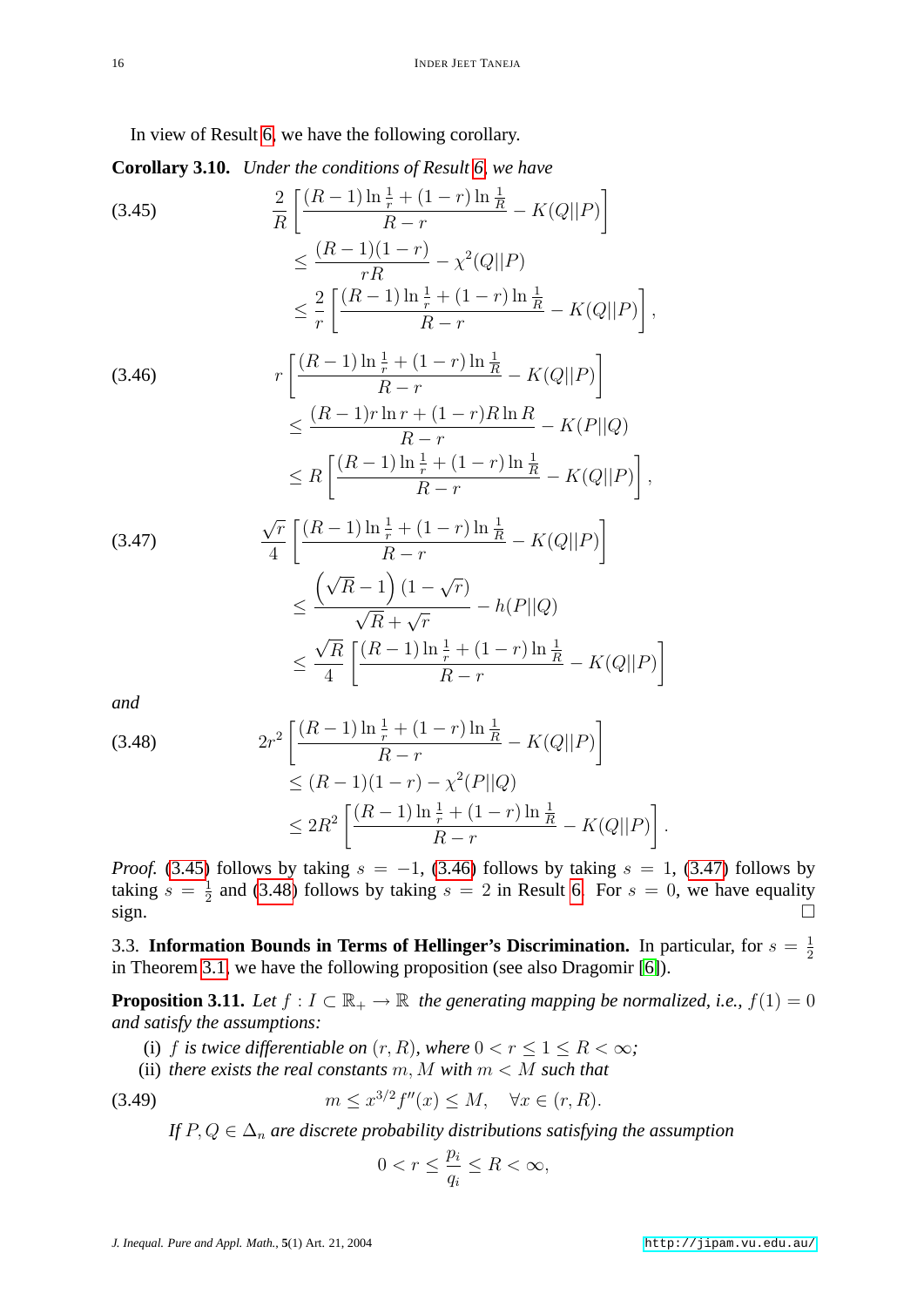*then we have the inequalities:*

(3.50)  
\n
$$
4m \left[ \frac{\left(\sqrt{R} - 1\right)(1 - \sqrt{r})}{\sqrt{R} + \sqrt{r}} - h(P||Q) \right]
$$
\n
$$
\leq \beta_f(r, R) - C_f(P||Q)
$$
\n
$$
\leq 4M \left[ \frac{\left(\sqrt{R} - 1\right)(1 - \sqrt{r})}{\sqrt{R} + \sqrt{r}} - h(P||Q) \right],
$$

*where*  $C_f(P||Q)$ ,  $\beta_f(r, R)$  *and*  $h(P||Q)$  *as given by [\(2.1\)](#page-2-3), [\(2.8\)](#page-3-1) and* [\(1.5\)](#page-1-3) *respectively.* 

In view of Proposition [3.11,](#page-15-4) we have the following result.

<span id="page-16-2"></span>**Result 7.** Let  $P, Q \in \Delta_n$  and  $s \in \mathbb{R}$ . Let there exist  $r, R$   $(0 < r \le 1 \le R < \infty)$  such that pi

$$
0 < r \le \frac{p_i}{q_i} \le R < \infty, \quad \forall i \in \{1, 2, \dots, n\},
$$

then in view of Proposition [3.11,](#page-15-4) we have

(3.51) 
$$
4r^{\frac{2s-1}{2}} \left[ \frac{(\sqrt{R}-1)(1-\sqrt{r})}{\sqrt{R}+\sqrt{r}} - h(P||Q) \right] \leq \phi_s(r, R) - \Phi_s(P||Q) \leq 4R^{\frac{2s-1}{2}} \left[ \frac{(\sqrt{R}-1)(1-\sqrt{r})}{\sqrt{R}+\sqrt{r}} - h(P||Q) \right], \quad s \geq \frac{1}{2}
$$

and

(3.52) 
$$
4R^{\frac{2s-1}{2}} \left[ \frac{(\sqrt{R}-1)(1-\sqrt{r})}{\sqrt{R}+\sqrt{r}} - h(P||Q) \right] \leq \phi_s(r, R) - \Phi_s(P||Q) \leq 4r^{\frac{2s-1}{2}} \left[ \frac{(\sqrt{R}-1)(1-\sqrt{r})}{\sqrt{R}+\sqrt{r}} - h(P||Q) \right], \quad s \leq \frac{1}{2}.
$$

<span id="page-16-0"></span>*Proof.* Let the function  $\phi_s(u)$  given by [\(3.29\)](#page-12-3) be defined over [r, R]. Defining  $g(u) = u^{3/2} \phi_s''(u)$  $u^{\frac{2s-1}{2}}$ , obviously we have

(3.53) 
$$
\sup_{u \in [r,R]} g(u) = \begin{cases} R^{\frac{2s-1}{2}}, & s \ge \frac{1}{2}; \\ r^{\frac{2s-1}{2}}, & s \le \frac{1}{2} \end{cases}
$$

<span id="page-16-1"></span>and

(3.54) 
$$
\inf_{u \in [r,R]} g(u) = \begin{cases} r^{\frac{2s-1}{2}}, & s \ge \frac{1}{2}; \\ R^{\frac{2s-1}{2}}, & s \le \frac{1}{2}. \end{cases}
$$

In view of [\(3.53\)](#page-16-0), [\(3.54\)](#page-16-1) and Proposition [3.11,](#page-15-4) we get the proof of the result.  $\Box$ 

In view of Result [7,](#page-16-2) we have the following corollary.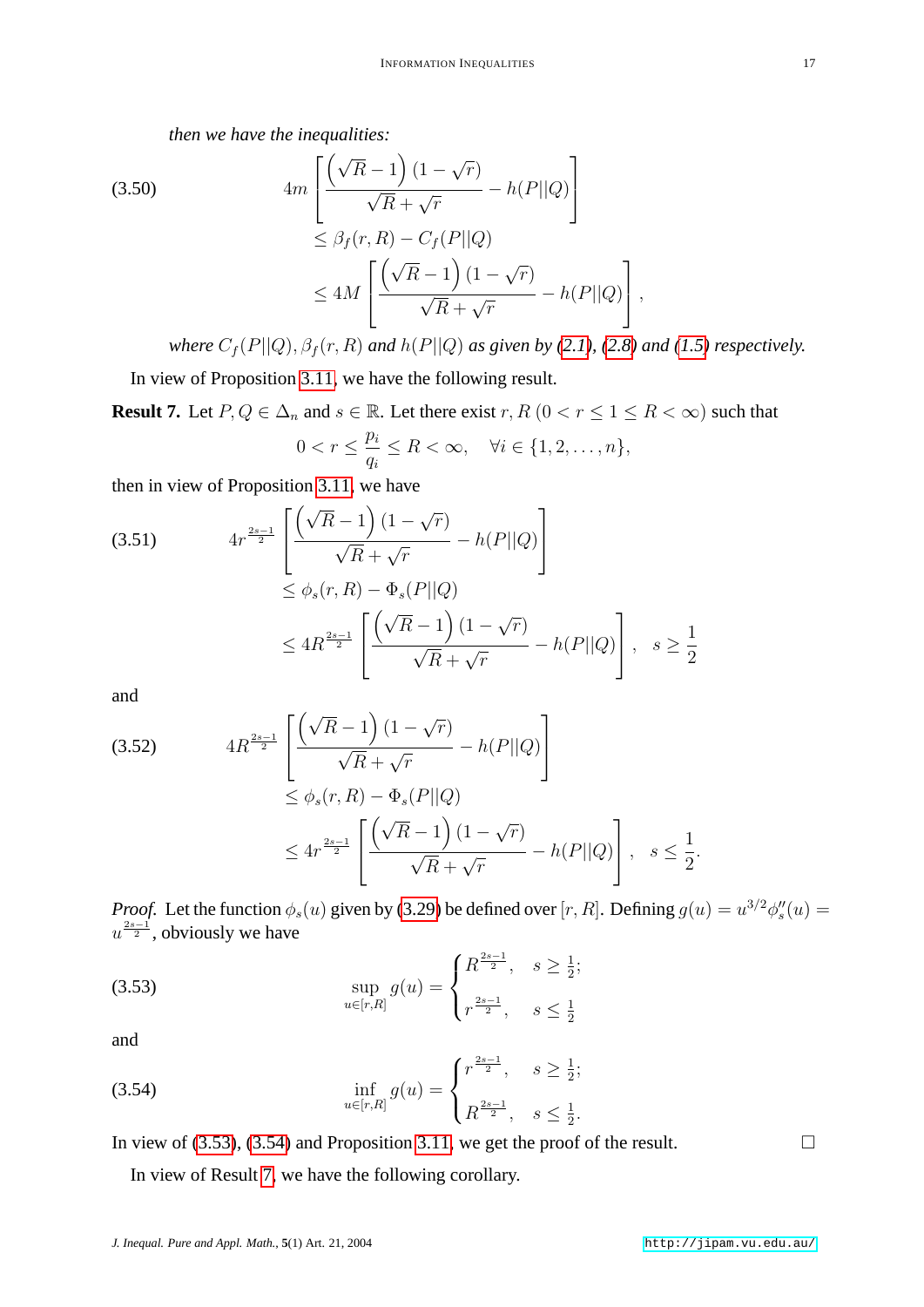,

**Corollary 3.12.** *Under the conditions of Result [7,](#page-16-2) we have*

<span id="page-17-2"></span>
$$
(3.55) \qquad \frac{8}{\sqrt{R^3}} \left[ \frac{\left(\sqrt{R} - 1\right)(1 - \sqrt{r})}{\sqrt{R} + \sqrt{r}} - h(P||Q) \right]
$$

$$
\leq \frac{(R - 1)(1 - r)}{rR} - \chi^2(Q||P)
$$

$$
\leq \frac{8}{\sqrt{r^3}} \left[ \frac{\left(\sqrt{R} - 1\right)(1 - \sqrt{r})}{\sqrt{R} + \sqrt{r}} - h(P||Q) \right]
$$

<span id="page-17-3"></span>(3.56)  
\n
$$
\frac{4}{\sqrt{R}} \left[ \frac{(\sqrt{R} - 1)(1 - \sqrt{r})}{\sqrt{R} + \sqrt{r}} - h(P||Q) \right]
$$
\n
$$
\leq \frac{(R - 1)\ln\frac{1}{r} + (1 - r)\ln\frac{1}{R}}{R - r} - K(Q||P)
$$
\n
$$
\leq \frac{4}{\sqrt{r}} \left[ \frac{(\sqrt{R} - 1)(1 - \sqrt{r})}{\sqrt{R} + \sqrt{r}} - h(P||Q) \right],
$$

<span id="page-17-4"></span>
$$
(3.57)
$$
\n
$$
4\sqrt{r} \left[ \frac{\left(\sqrt{R} - 1\right)(1 - \sqrt{r})}{\sqrt{R} + \sqrt{r}} - h(P||Q) \right]
$$
\n
$$
\leq \frac{(R - 1)r \ln r + (1 - r)R \ln R}{R - r} - K(P||Q)
$$
\n
$$
\leq 4\sqrt{R} \left[ \frac{\left(\sqrt{R} - 1\right)(1 - \sqrt{r})}{\sqrt{R} + \sqrt{r}} - h(P||Q) \right]
$$

*and*

<span id="page-17-5"></span>(3.58)  
\n
$$
8\sqrt{r^3} \left[ \frac{\left(\sqrt{R} - 1\right)(1 - \sqrt{r})}{\sqrt{R} + \sqrt{r}} - h(P||Q) \right]
$$
\n
$$
\leq (R - 1)(1 - r) - \chi^2(P||Q)
$$
\n
$$
\leq 8\sqrt{R^3} \left[ \frac{\left(\sqrt{R} - 1\right)(1 - \sqrt{r})}{\sqrt{R} + \sqrt{r}} - h(P||Q) \right].
$$

*Proof.* [\(3.55\)](#page-17-2) follows by taking  $s = -1$ , [\(3.56\)](#page-17-3) follows by taking  $s = 0$ , [\(3.57\)](#page-17-4) follows by taking  $s = 1$  and [\(3.58\)](#page-17-5) follows by taking  $s = 2$  in Result [7.](#page-16-2) For  $s = \frac{1}{2}$  $\frac{1}{2}$ , we have equality sign.  $\Box$ 

#### **REFERENCES**

- <span id="page-17-0"></span>[1] A. BHATTACHARYYA, Some analogues to the amount of information and their uses in statistical estimation, *Sankhya*, **8** (1946), 1–14.
- <span id="page-17-1"></span>[2] P.S. BULLEN, D.S. MITRINOVIĆ AND P.M. VASIĆ, Means and Their Inequalities, Kluwer Academic Publishers, 1988.